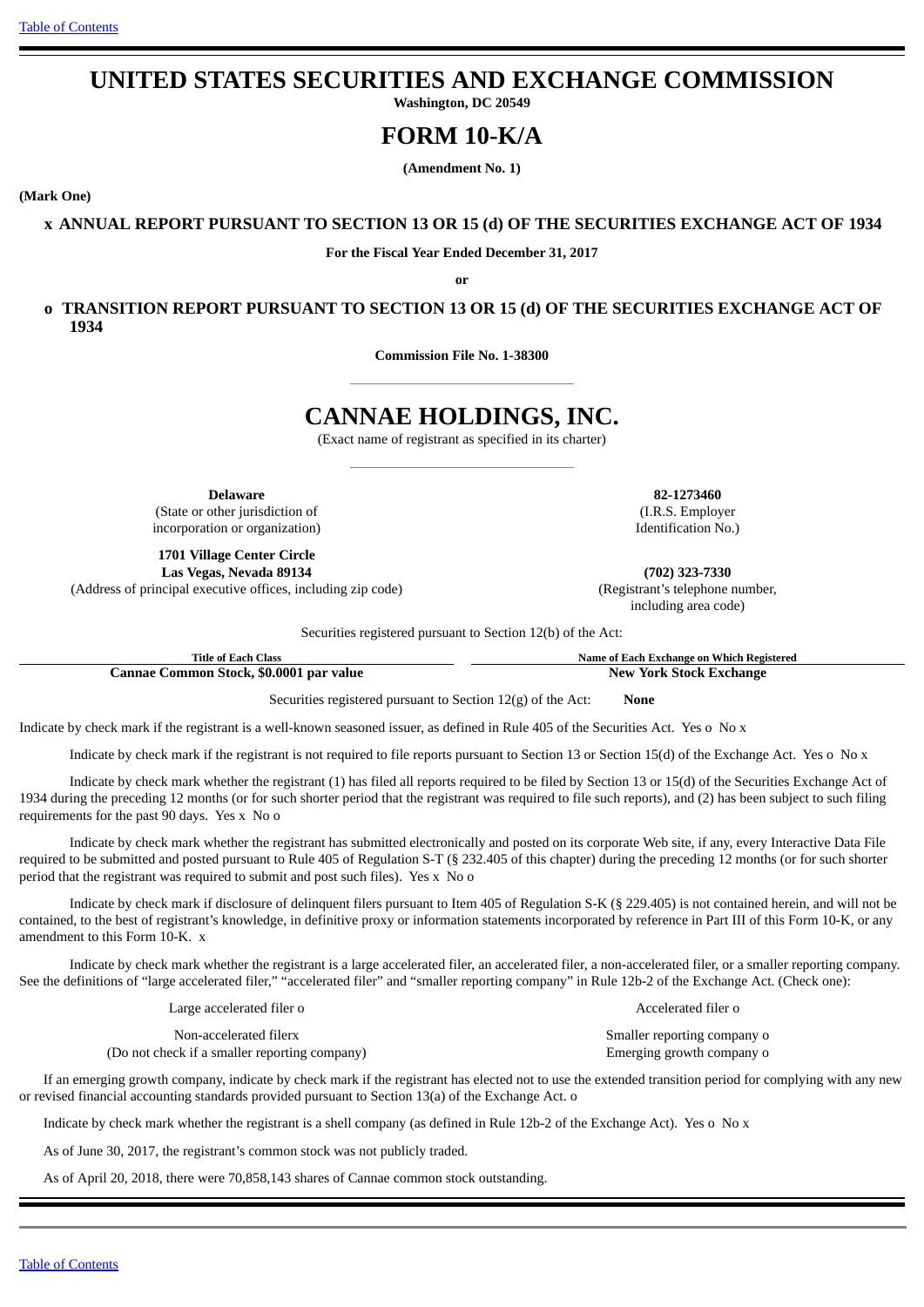## **EXPLANATORY NOTE**

This Amendment No. 1 (the "Amendment") on Form 10-K/A is being filed with respect to the Registrant's Annual Report on Form 10-K for the fiscal year ended December 31, 2017 filed with the Securities and Exchange Commission on March 26, 2018 (the "Form 10-K"). This Amendment updates Part III in its entirety to contain the information required therein.

Except for the changes to Part III, and the filing of related certifications added to the list of Exhibits in Part IV, this Amendment makes no changes to the Form 10-K. This Amendment does not reflect events occurring after the filing of the Form 10-K or modify disclosures affected by subsequent events.

Table of [Contents](#page-1-0)

## **CANNAE HOLDINGS, INC. FORM 10-K/A**

#### <span id="page-1-0"></span>**TABLE OF CONTENTS**

|                 |                                                                                                          | Page |
|-----------------|----------------------------------------------------------------------------------------------------------|------|
| <b>PART III</b> |                                                                                                          |      |
| Item 10.        | DIRECTORS AND OFFICERS OF THE REGISTRANT                                                                 |      |
| <b>Item 11.</b> | <b>EXECUTIVE COMPENSATION</b>                                                                            | 5    |
| Item 12.        | SECURITY OWNERSHIP OF CERTAIN BENEFICIAL OWNERS AND MANAGEMENT AND RELATED<br><b>STOCKHOLDER MATTERS</b> | 18   |
| <b>Item 13.</b> | <b>CERTAIN RELATIONSHIPS AND RELATED TRANSACTIONS, AND DIRECTOR INDEPENDENCE</b>                         | 19   |
| Item 14.        | PRINCIPAL ACCOUNTING FEES AND SERVICES                                                                   | 25   |
| <b>PART IV</b>  |                                                                                                          |      |
| Item 15.        | <b>EXHIBITS</b>                                                                                          | 26   |
|                 |                                                                                                          |      |

#### Table of [Contents](#page-1-0)

#### <span id="page-1-2"></span><span id="page-1-1"></span>**PART III**

#### **Item 10. DIRECTORS AND OFFICERS OF THE REGISTRANT**

#### **Certain Information about our Directors**

Certain biographical information for our directors is below.

## *Class I Directors—Term Expiring 2018*

| Name                    | <b>Position with Cannae</b>                                 | Age |
|-------------------------|-------------------------------------------------------------|-----|
| C. Malcolm Holland      | Member of the Compensation Committee and the Nominating and | 58  |
|                         | Governance Committee                                        |     |
| James B. Stallings, Jr. | Chairman of the Audit Committee                             |     |

*C. Malcolm Holland* has served as a director of Cannae Holdings, Inc. (*Cannae* or *the Company*) since November 2017. Mr. Holland founded Veritex Holdings, Inc., where he has served as Chairman of the Board and Chief Executive Officer since 2009, and as Chairman of the Board, Chief Executive Officer and President of Veritex Bank since its inception in 2010. Mr. Holland began his career in 1982 as a credit analyst and commercial lender at First City Bank. In 1984, Mr. Holland joined Capital Bank as a vice president of commercial lending. From 1985 to 1998, Mr. Holland was an organizer and executive vice president of EastPark National Bank, a de novo bank that opened in 1986. EastPark National Bank was acquired by Fidelity Bank of Dallas in 1995, and Mr. Holland served as executive vice president and head of commercial lending for Fidelity Bank of Dallas from 1995 to 1998, when the bank was acquired by Compass Bank. From 1998 to 2000, Mr. Holland served as senior vice president and head of business banking for Compass Bank. Mr. Holland served as President of First Mercantile Bank from 2000 to 2002, when the bank was acquired by Colonial Bank. From 2003 to 2009, Mr. Holland served as Chief Executive Officer for the Texas Region of Colonial Bank. Mr. Holland is a past president of the Texas Golf Association and served on the Executive Committee of the United States Golf Association from 2013 through 2016. Mr. Holland is an active member and chairman of the business advisory committee of Watermark Community Church. He has served as chairman of the College Golf Fellowship from 2002 to 2013. Mr. Holland received his Bachelor of Business Administration from Southern Methodist University in 1982.

Mr. Holland's qualifications to serve on our Board include his extensive experience as a founder and leader of complex business organizations, including with respect to corporate strategy and mergers and acquisitions and his more than 30 years of experience in the banking industry.

*James B. Stallings* has served as a director of Cannae since January 2018. Since 2013, Mr. Stallings has been a Managing Partner of PS27 Ventures, LLC, a private investment fund focused on technology companies. From 2009 until his retirement in January 2013, Mr. Stallings served as General Manager of Global Markets in IBM's Systems and Technology Group. From 2002 to 2009, Mr. Stallings served in a variety of roles at IBM Corporation, including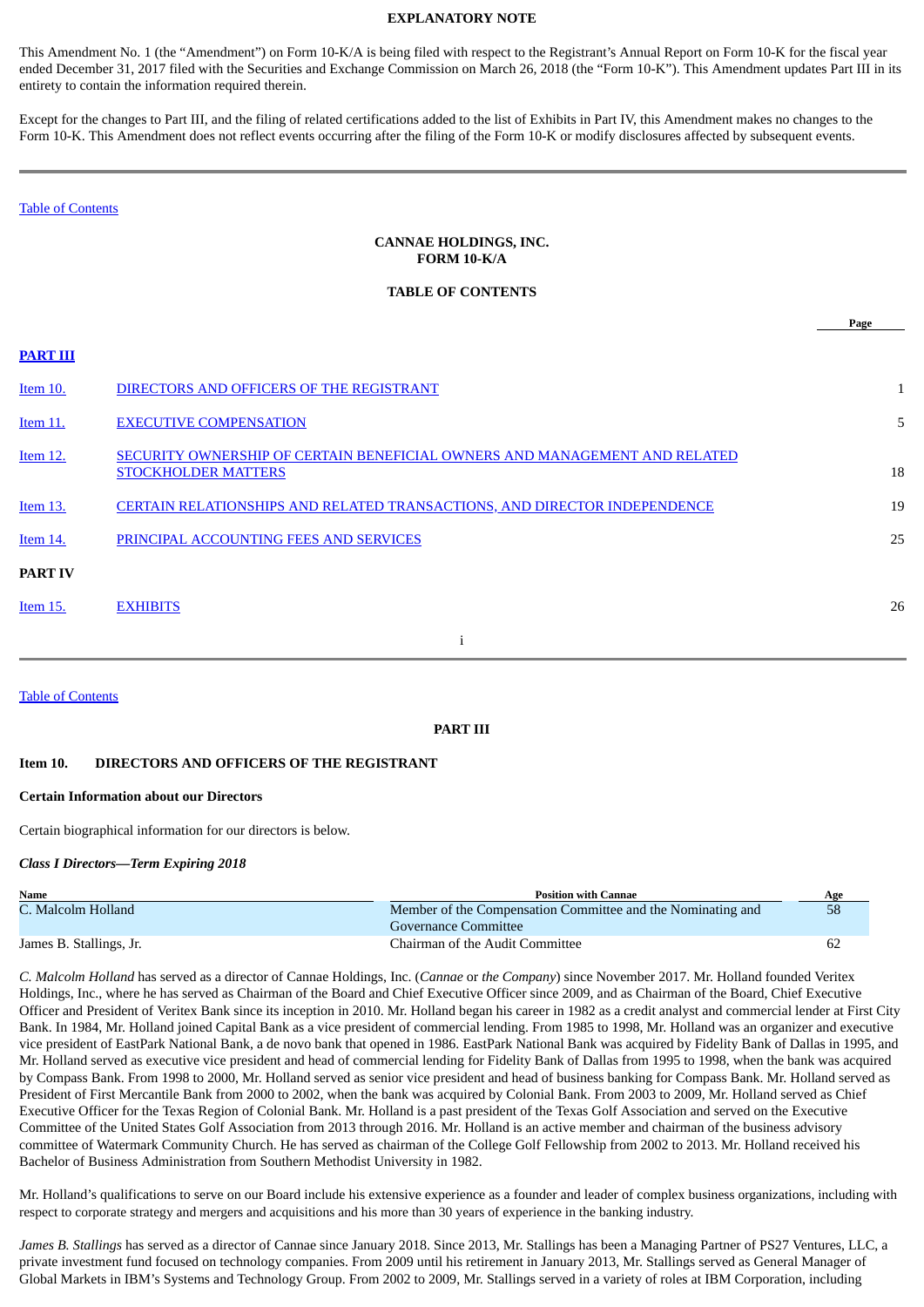General Manager, Enterprise Systems, IBM Systems and Technology Group. From 2000 to 2002, Mr. Stallings founded and ran E House, a consumer technology company, and prior to that, Mr. Stallings worked for Physician Sales & Services, Inc., a medical supplier. From 1984 to 1996, Mr. Stallings worked in various capacities for IBM Corporation.

Mr. Stallings' qualifications to serve on our board include more than 25 years of experience in the information technology industry, including leadership roles in business management, strategy and innovation, his experience as an entrepreneur and his financial expertise.

1

#### Table of [Contents](#page-1-0)

#### *Class II Directors—Term Expiring 2019*

| Name             | <b>Position with Cannae</b>                         | Age |
|------------------|-----------------------------------------------------|-----|
| Hugh R. Harris   | Chairman of the Corporate Governance and Nominating | 67  |
|                  | Committee                                           |     |
|                  | Member of the Audit Committee and the Compensation  |     |
|                  | Committee                                           |     |
| Frank R. Martire | Chairman of the Compensation Committee              | 70  |
|                  | Member of the Audit Committee and the Corporate     |     |
|                  | Governance and Nominating Committee                 |     |

*Hugh R. Harris* has served as a director of Cannae since November 2017. Mr. Harris is retired, and formerly served as President, Chief Executive Officer and director of Lender Processing Services, Inc. (*LPS*) from October 2011 until January 2014, when it was acquired by FNF. Prior to joining LPS, Mr. Harris had been retired since July 2007. Before his retirement, Mr. Harris served as President of the Financial Services Technology division at Fidelity National Financial, Inc. (*FNF*) and then Fidelity National Information Services, Inc. (*FIS*) from April 2003 until July 2007. Prior to joining FNF, Mr. Harris served in various roles with HomeSide Lending Inc. from 1983 until 2001, including President and Chief Operating Officer and later as Chief Executive Officer.

Mr. Harris' qualifications to serve on our Board include his leadership of complex businesses at FNF, FIS and LPS, including with respect to corporate strategy, operational oversight, mergers and acquisitions and corporate governance.

*Frank R. Martire* has served as a director of Cannae since November 2017. Mr. Martire is the Chairman of FIS, a position he has held since January 2017, and he served as Executive Chairman of FIS from January 2015 through December 2017. Mr. Martire served as Chairman of the Board and Chief Executive Officer of FIS from April 2012 until January 2015. Mr. Martire joined FIS as President and Chief Executive Officer after its acquisition of Metavante Corporation (*Metavante*) in October 2009, where he was Chairman of the Board and Chief Executive Officer. Mr. Martire served as director, President and Chief Executive Officer of Metavante from January 2003 to FIS' acquisition of Metavante in October 2009. Mr. Martire was President and Chief Operating Officer of Call Solutions, Inc. from 2001 to 2003 and President and Chief Operating Officer, Financial Institution Systems and Services Group, of Fiserv, Inc. from 1991 to 2001.

Mr. Martire's qualifications to serve on our Board include his years of experience in providing technology solutions to the banking industry, particularly his experience with FIS and Metavante, and his knowledge of and contacts in the financial services industry.

## *Class III Directors—Term Expiring 2020*

| Name                 | <b>Position with Cannae</b> | Age            |
|----------------------|-----------------------------|----------------|
| William P. Foley, II | <b>Executive Chairman</b>   | $\overline{a}$ |
| Frank P. Willey      | Director                    | 64             |

*William P. Foley, II* has served as Executive Chairman of Cannae since April 2017, and served as Managing Director and a member of the board of managers of Fidelity National Financial Ventures, LLC (*FNFV*) since July 2014. Mr. Foley has served as Chairman of the board of directors of FNF since 1984, and served as Executive Chairman of FNF from October 2006 until January 2016. Mr. Foley served as Chief Executive Officer of FNF from 1984 until May 2007 and as President of FNF from 1984 until December 1994. Mr. Foley has also served as Executive Chairman of Black Knight, Inc. and its predecessors since January 2014, and as Co-Executive Chairman of FGL Holdings since April 2016. Mr. Foley served as Vice Chairman of the board of directors of FIS from March 2012 through May 2017. Prior to that, he served as Executive Chairman of FIS from February 2006 through February 2011 and as non-executive Chairman of FIS from February 2011 to March 2012. Within the past five years, Mr. Foley served as a director of Remy International, Inc. Mr. Foley also serves on the boards of directors of The Foley Family Charitable Foundation, Inc. and the Cummer Museum of Arts and Gardens, and is a founder, trustee and director of The Folded Flag Foundation, Inc. Mr. Foley also is Chairman, CEO and President of Foley Family Wines Holdings, Inc., which is the holding company of numerous vineyards and wineries located in the U.S. and in New Zealand, and Executive

#### 2

## Table of [Contents](#page-1-0)

Chairman and Chief Executive Officer of Black Knight Sports and Entertainment LLC, which is the company that owns the Vegas Golden Knights, a National Hockey League team. After receiving his B.S. degree in engineering from the United States Military Academy at West Point, Mr. Foley served in the U.S. Air Force, where he attained the rank of captain.

Mr. Foley's qualifications to serve on our board of directors include his more than 30 years as a director and executive officer of various public and private companies in a wide variety of industries, his deep knowledge of our businesses and strategies as a result of serving as an executive and Chairman of FNF, his strategic vision and his strong track record of building and maintaining shareholder value and successfully negotiating and implementing mergers and acquisitions.

*Frank P.* Willey has served as a director of Cannae since November 2017. He is a partner with the law firm of Hennelly & Grossfeld, LLP. Mr. Willey served as a director of FNF from 1984 until November 2017, and served as Vice Chairman of the board of directors of FNF until February 2016. Mr. Willey served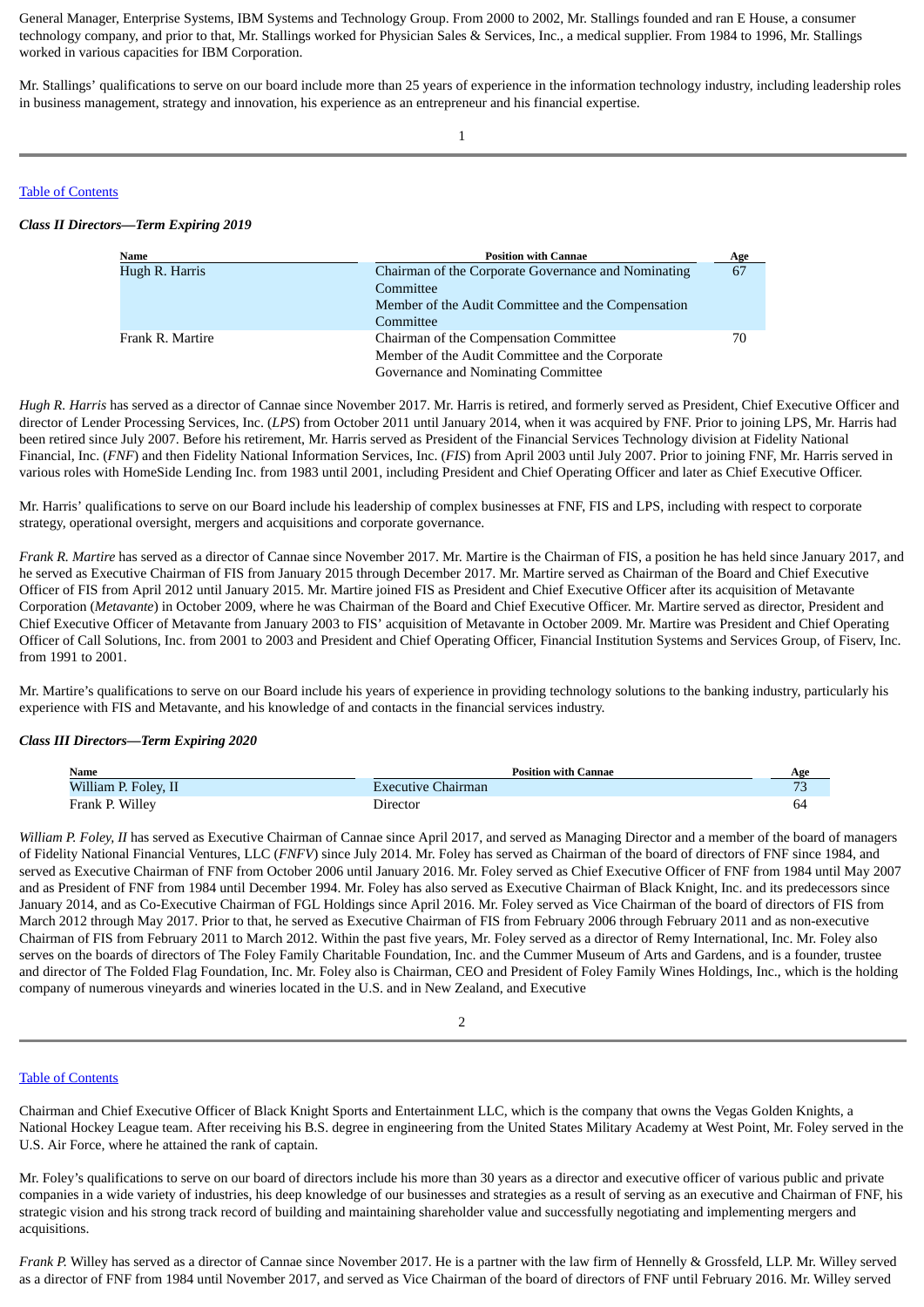as President of FNF from January 1995 until March 2000. Mr. Willey served as Executive Vice President and General Counsel of FNF from 1984 through December 1994. Mr. Willey also serves as a director of Pennymac Mortgage Investment Trust.

Mr. Willey's qualifications to serve on our board of directors include his deep knowledge of our businesses and strategies that he gained while serving as a director of FNF, the leadership experience and financial literacy he gained as President and Vice Chairman of FNF, and his legal expertise.

## **Certain Information About our Executive Officers**

The executive officers of the Company are set forth in the table below, together with biographical information, except for Mr. Foley, whose biographical information is included in this Annual Report on Form 10-K under the section titled "Certain Information about our Directors."

| Name<br><b>Position with Cannae</b> |                                                                   |    |  |  |  |
|-------------------------------------|-------------------------------------------------------------------|----|--|--|--|
| William P. Foley, II                | <b>Executive Chairman</b>                                         | 73 |  |  |  |
| Brent B. Bickett                    | President                                                         | 53 |  |  |  |
| Richard L. Cox                      | <b>Executive Vice President and Chief Financial Officer</b>       | 52 |  |  |  |
| Michael L. Gravelle                 | Executive Vice President, General Counsel and Corporate Secretary | 56 |  |  |  |
| David Ducommun                      | Senior Vice President of Mergers and Acquisitions                 | 41 |  |  |  |

*Brent B. Bickett* has served as President of Cannae since April 2017, and as Managing Director and a member of the Board of Managers of FNFV since July 2014. Mr. Bickett also serves as Executive Vice President of Corporate Strategy of FNF, a position he has held since January 2016. Mr. Bickett served as President of FNF from December 2013 until January 2016. Mr. Bickett joined FNF in 1999 and served as Executive Vice President, Corporate Finance, of FNF from 2003 to 2013.

*Richard L. Cox* has served as Executive Vice President and Chief Financial Officer of Cannae since April 2017, and as managing director and chief tax officer of FNFV since July 2014. Mr. Cox has served as Executive Vice President of Finance for FNF since August 2014. Mr. Cox served as Executive Vice President and Chief Tax Officer of FNF from June 2012 until August 2014. He joined FNF in March 2000 and has served in various roles since that time, including as Senior Vice President and Chief Tax Officer. Prior to joining FNF, Mr. Cox served as Senior Manager for Deloitte & Touche in Los Angeles. Mr. Cox also is a founder of Wine Decadence, LLC, a direct sale wine business based out of Jacksonville, Florida. He also serves as Treasurer of The Folded Flag Foundation, Inc., and is Chairman and President of Angel Mission.

*Michael L. Gravelle* has served as Executive Vice President, General Counsel and Corporate Secretary of Cannae since April 2017, and as Managing Director and Corporate Secretary of FNFV since July 2014. Mr. Gravelle has served as Executive Vice President, General Counsel and Corporate Secretary of FNF since January 2010 and served in the capacity of Executive Vice President, Legal since May 2006 and Corporate Secretary since April 2008. Mr. Gravelle joined FNF in 2003, serving as Senior Vice President. Mr. Gravelle joined a subsidiary of FNF in 1993, where he served as Vice President, General Counsel and Secretary beginning in 1996 and as Senior Vice President,

```
3
```
## Table of [Contents](#page-1-0)

General Counsel and Corporate Secretary beginning in 2000. Mr. Gravelle has also served as Executive Vice President, General Counsel & Corporate Secretary of Black Knight, Inc. and its predecessors since January 2014. He served as Senior Vice President, General Counsel and Corporation Secretary of Remy from February 2013 until March 2015.

*David Ducommun* has served as Senior Vice President of Mergers & Acquisitions of Cannae since November 2017, and has served as Managing Director, Corporate Finance, of FNFV since July 2014. Mr. Ducommun has served as Senior Vice President of Mergers and Acquisitions of FNF since 2011. He has also served as Secretary of CF Corporation from April 2016 until December 2017. Prior to joining FNF, Mr. Ducommun served as Director of Investment Banking at Bank of America Corporation, since 2008. Before Bank of America Corporation, Mr. Ducommun was an investment banker at Bear Stearns.

## **Section 16(a) Beneficial Ownership Reporting Compliance**

Section 16 of the Exchange Act requires the Company's executive officers and directors to file reports of their ownership, and changes in ownership, of the Company's common stock with the Securities and Exchange Commission. Executive officers and directors are required by the Securities and Exchange Commission's regulations to furnish the Company with copies of all forms they file pursuant to Section 16 and the Company is required to report in this Annual Report on Form 10-K any failure of its directors and executive officers to file by the relevant due date any of these reports during fiscal year 2017. Based solely upon a review of these reports, we believe all directors and executive officers of the Company complied with the requirements of Section 16(a) in 2017.

## **Code of Ethics and Business Conduct**

Our board of directors has adopted a Code of Ethics for Senior Financial Officers, which is applicable to our President, our Chief Financial Officer and our Chief Accounting Officer, and a Code of Business Conduct and Ethics, which is applicable to all our directors, officers and employees. The purpose of these codes is to: (i) promote honest and ethical conduct, including the ethical handling of conflicts of interest; (ii) promote full, fair, accurate, timely and understandable disclosure; (iii) promote compliance with applicable laws and governmental rules and regulations; (iv) ensure the protection of our legitimate business interests, including corporate opportunities, assets and confidential information; and (v) deter wrongdoing. Our codes of ethics were adopted to reinforce our commitment to our longstanding standards for ethical business practices. Our reputation for integrity is one of our most important assets and each of our employees and directors is expected to contribute to the care and preservation of that asset. Under our codes of ethics, an amendment to or a waiver or modification of any ethics policy applicable to our directors or executive officers must be disclosed to the extent required under Securities and Exchange Commission and/or New York Stock Exchange rules. We intend to disclose any such amendment or waiver by posting it on the Investor Relations page of our website at www.cannaeholdings.com.

Copies of our Code of Business Conduct and Ethics and our Code of Ethics for Senior Financial Officers are available for review on the Investor Relations page of our website at www.cannaeholdings.com. Shareholders may also obtain a copy of any of these codes by writing to the Corporate Secretary at the address set forth under "Available Information" below.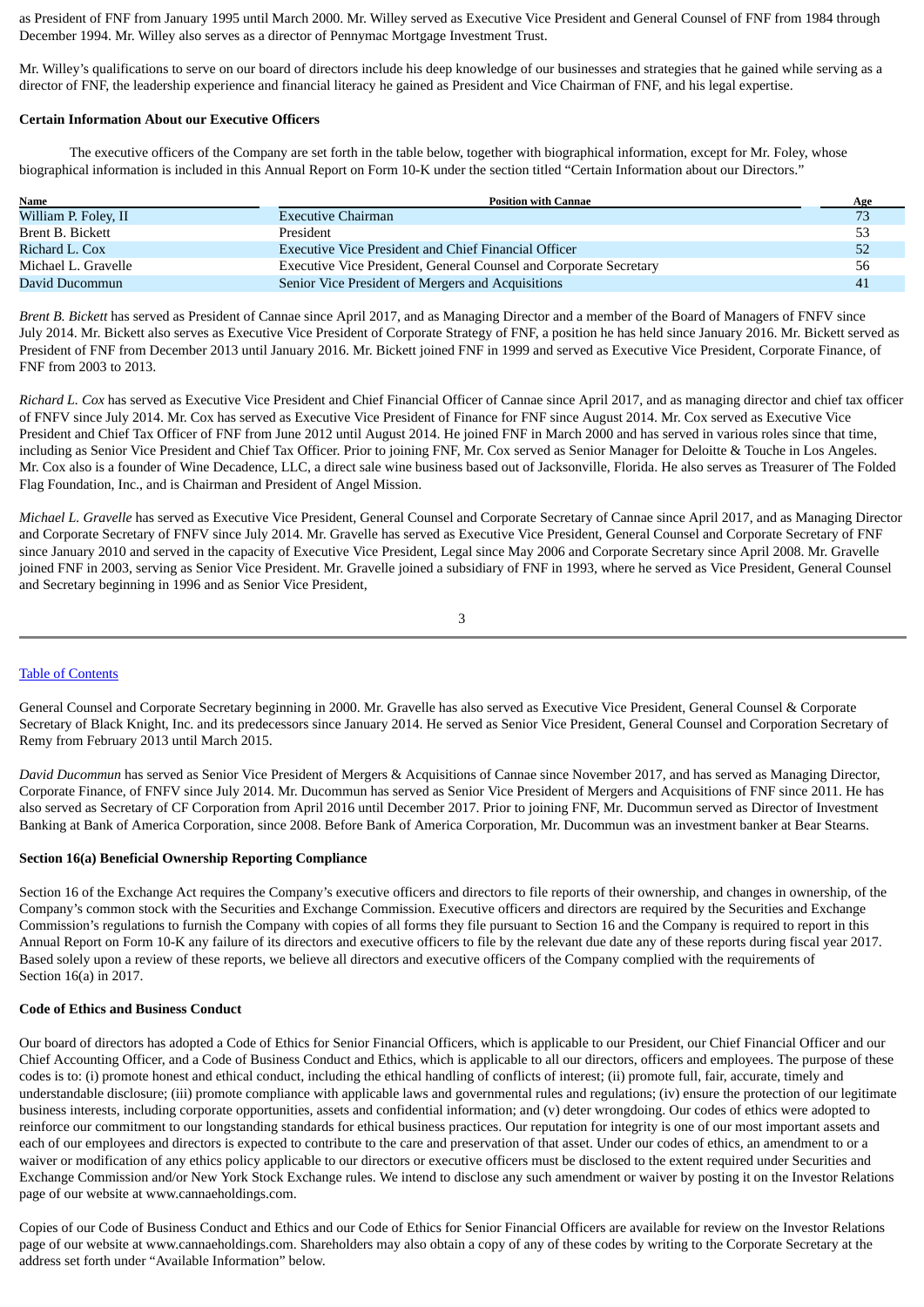## **Audit Committee**

The members of the audit committee are James B. Stallings, Jr. (Chair), Hugh R. Harris and Frank R. Martire. The board has determined that each of the audit committee members is financially literate and independent as required by the rules of the Securities and Exchange Commission and the New York Stock Exchange, and that each of Mr. Stallings, Mr. Harris and Mr. Martire is an audit committee financial expert, as defined by the rules of the Securities and Exchange Commission. The audit committee met one time in 2017.

The primary functions of the audit committee include:

· appointing, compensating and overseeing our independent registered public accounting firm;

4

## Table of [Contents](#page-1-0)

- · overseeing the integrity of our financial statements and our compliance with legal and regulatory requirements;
- · discussing the annual audited financial statements and unaudited quarterly financial statements with management and the independent registered public accounting firm;
- establishing procedures for the receipt, retention and treatment of complaints (including anonymous complaints) we receive concerning accounting, internal accounting controls, auditing matters or potential violations of law;
- · approving audit and non-audit services provided by our independent registered public accounting firm;
- discussing earnings press releases and financial information provided to analysts and rating agencies;
- discussing with management our policies and practices with respect to risk assessment and risk management;
- · reviewing any material transaction between our chief financial officer or chief accounting officer that has been approved in accordance with our Code of Ethics for Senior Financial Officers, and providing prior written approval of any material transaction between us and our President; and
- producing an annual report for inclusion in our proxy statement, in accordance with applicable rules and regulations.

The audit committee is a separately-designated standing committee established in accordance with Section 3(a)(58)(A) of the Securities Exchange Act of 1934, as amended, which we refer to as the *Exchange Act*.

## **Item 11. EXECUTIVE COMPENSATION**

## <span id="page-4-0"></span>**COMPENSATION DISCUSSION AND ANALYSIS AND EXECUTIVE AND DIRECTOR COMPENSATION**

#### **Compensation Discussion and Analysis**

The following discussion and analysis of compensation programs should be read with the compensation tables and related disclosures that follow. This discussion contains forward-looking statements that are based on our current plans and expectations regarding future compensation programs. Actual compensation programs that we adopt may differ materially from the programs summarized in this discussion. The following discussion may also contain statements regarding corporate performance targets and goals. These targets and goals are disclosed in the limited context of our compensation programs and should not be understood to be statements of management's expectations or estimates of results or other quidance. We specifically caution investors not to *apply these statements to other contexts.*

In this compensation discussion and analysis, we provide an overview of our named executive officers' compensation in 2017.

In 2017, our named executive officers, and their titles, were:

- · William P. Foley, II, Executive Chairman
- Brent Bickett, President
- · Richard Cox, Executive Vice President and Chief Financial Officer
- · Michael L. Gravelle, Executive Vice President, General Counsel and Corporate Secretary
- · David Ducommun, Senior Vice President, Mergers & Acquisitions

#### Table of [Contents](#page-1-0)

*The Split-Off*. Our business is composed of the businesses that formerly made up the Fidelity National Financial Ventures Group, or *FNFV Group*, of our former parent Fidelity National Financial, Inc., or *FNF*. On November 17, 2017, FNF redeemed each outstanding share of its FNFV Group common stock for one share of common stock of a newly formed entity, Cannae Holdings, Inc., with cash in lieu of fractional shares. We refer to this redemption as the *Split-Off*. In connection with the Split-Off, FNF contributed to us its majority and minority equity investment stakes in the entities that composed its FNFV Group, including American Blue Ribbon Holdings, LLC, or *ABRH*, Ceridian Holding, LLC, or *Ceridian*, T-System Holdings, LLC, or *T-System*, and various other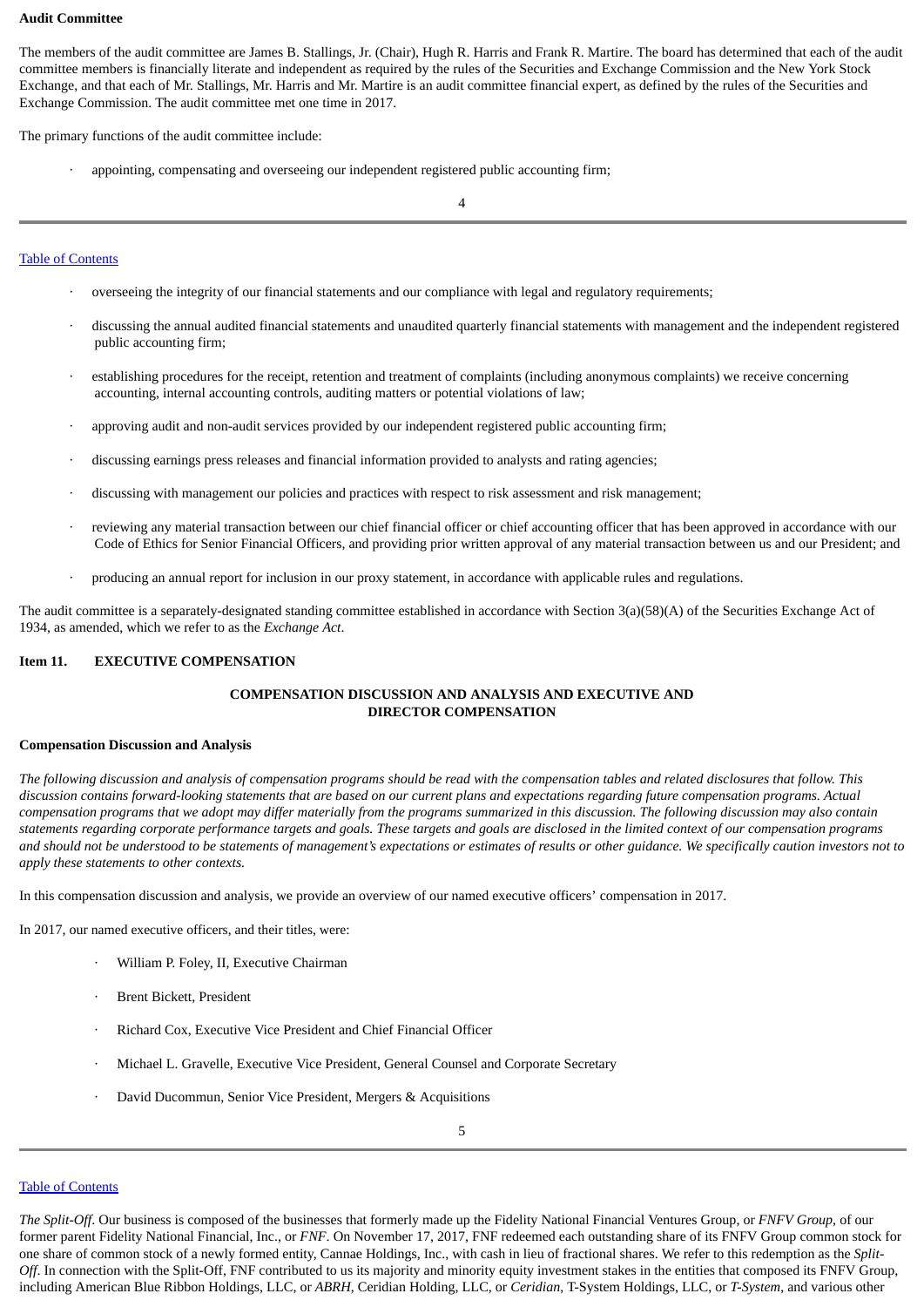controlled portfolio companies and other minority equity investments. As a result of the Split-Off, Cannae is an independent publicly traded company. On November 20, 2017, Cannae common stock began "regular-way" trading on The New York Stock Exchange under the "CNNE" stock symbol.

From the Split-Off until January 1, 2018, our named executive officers' cash compensation was paid by FNF and, except as discussed below, we have not provided employee benefits to them. For information concerning the compensation paid to Messrs. Foley and Bickett for their service to FNF through the date of the Split-Off and certain related information, see FNF's Annual Report on Form 10-K filed with the SEC on April 26, 2018. Note that the historical compensation information included in FNF's Annual Report on Form 10-K is not solely attributable to services performed with respect to our business and assets. Rather it reflects the full amount of compensation paid by FNF to Messrs. Foley and Bickett during the applicable period.

*Cannae-Specific Programs*. In connection with the Split-Off, we adopted the Cannae Holdings, Inc. Omnibus Incentive Plan, or the *omnibus incentive plan*. We also assumed outstanding incentive awards under the *Investment Success Incentive Program*, a long-term incentive program that was previously maintained by FNF relating to the FNFV group of companies. We do not presently intend to provide cash incentives, other than under the Investment Success Incentive Program, although our compensation committee may decide that such incentives are warranted and in the best interest of the Company and our stockholders in the future.

## **EXECUTIVE SUMMARY**

## **Our Compensation Programs are Driven by Our Business Objectives**

Following the Split-Off, our compensation committee and board of directors have been responsible for our executive compensation strategy. Our compensation committee believes it is important to reward our executives for strong returns on our investments at our portfolio companies, and to incentivize them to continue to seek to identify companies and strategic assets with attractive value propositions and structure investments to maximize their value. At the same time, our compensation committee believes it is important to disincentivize our executives from taking unnecessary risks. The compensation committee believes that our compensation programs are structured to foster these goals.

For 2017, our executive compensation approach was designed with the following goals:

- · *Sound Program Design.* We designed our compensation programs to fit with our company, our strategy and our culture. There are many facets and considerations that enter into this equation, some of which are discussed below in "—Compensation Best Practices." We aim to deliver a sound compensation program, reflecting a comprehensive set of data points and supporting our success.
- · *Pay for Performance.* Our Investment Success Incentive Program is designed to help us maximize our return on investments by aligning our named executive officers' long-term incentive compensation with our return related to the investments. The purpose of the program is to retain and incentivize executives to identify companies and strategic assets with attractive value propositions, structure investments to maximize their value and execute on monetization and liquidity opportunities that will maximize returns.
- · *Competitiveness.* Total compensation is intended to be competitive in order to attract, motivate and retain highly qualified and effective executives who can build shareholder value over the long term. The level of pay our compensation committee sets for each named executive officer is influenced by the executive's leadership abilities, scope of responsibilities, experience and effectiveness.
- · *Incentive Pay Balance.* We believe the portion of total compensation contingent on performance should increase with an executive's level of responsibility. Incentive compensation opportunities should reward the appropriate balance of short- and long-term financial and strategic business results.
- · *Investor Alignment and Risk Assumption.* We place a strong emphasis on delivering long-term

## 6

## Table of [Contents](#page-1-0)

results for our investors and clients and discourage excessive risk-taking by our executive officers.

We believe it is important to deliver strong results for our investors, and we believe our practice of linking compensation with corporate performance will help us to accomplish that goal.

## **Compensation Best Practices**

We take a proactive approach to compensation governance. Our compensation committee regularly reviews our compensation programs and makes adjustments that are believed to be in the best interests of our company and our shareholders. As part of this process, we review compensation trends and consider current best practices, and have designed our compensation programs, all with the goal of continually improving our approach to executive compensation.

Some of the best practices adopted by our compensation committee or full board of directors include the following:

- x Permit shareholder action by written consent
- x Maintain robust stock ownership requirements
- x Maintain a clawback policy for incentive based compensation
- x Undertake an annual review of compensation risk
- x Limit perquisites
- x Require that any dividends or dividend equivalents on restricted stock are subject to the same underlying vesting requirements applicable to the awards—that is, no payment of dividends or dividend equivalents are made unless and until the award vests

Things We Do: Things We Do: Things We Do: Things We Do: Things We Do: Things We Do:

- x Have supermajority voting provisions in our Certificate of Incorporation
- x Provide tax gross-ups or reimbursement of taxes on perquisites
- x Have liberal change in control definitions
- x Include modified single-trigger severance provisions which provide severance upon a voluntary termination of employment following a change in control — in our executive agreements
- x Allow hedging and pledging transactions involving our securities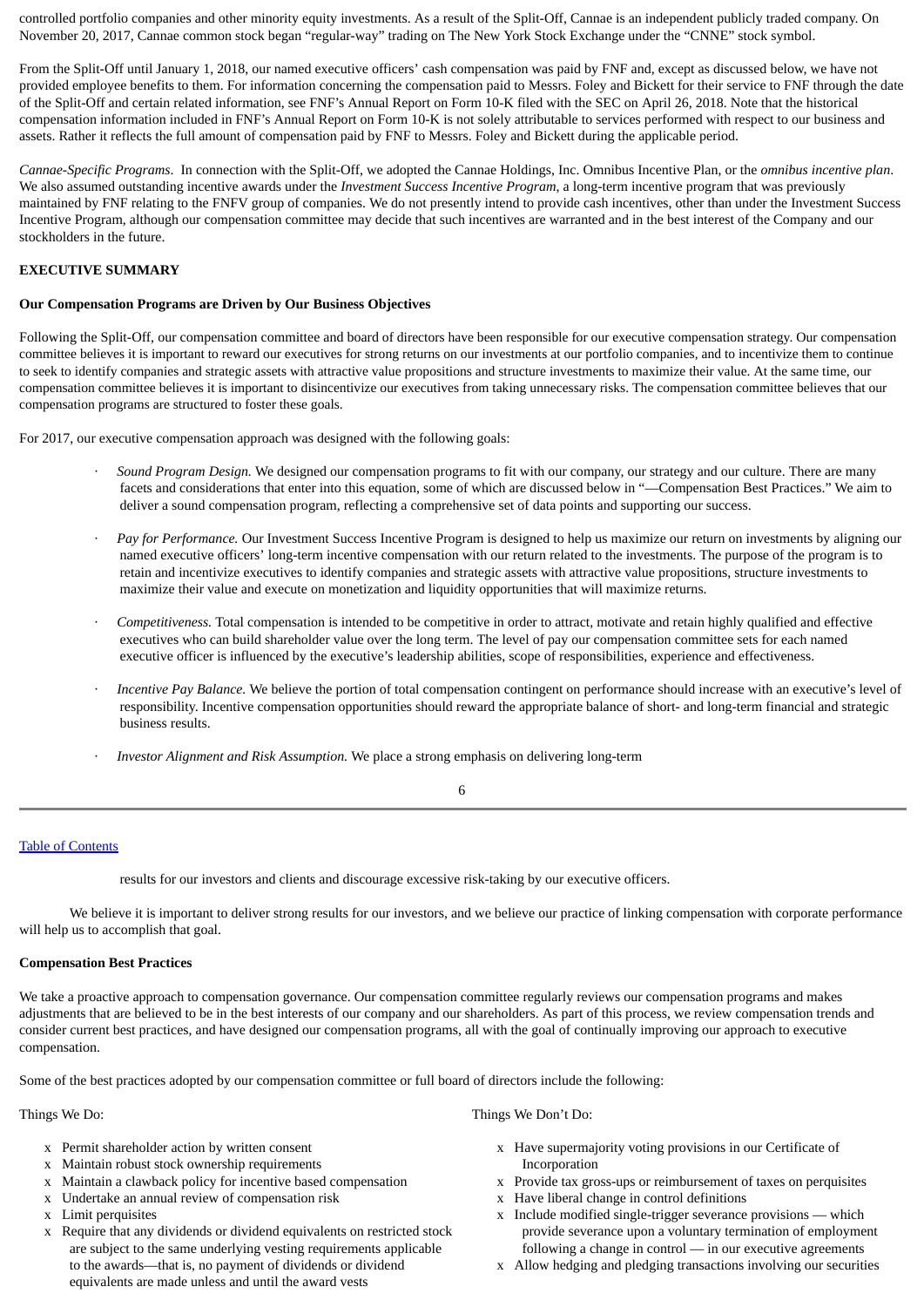- x Have transparent executive compensation disclosures in our annual proxy statements
- x Use a thorough methodology for comparing our executive compensation to market practices
- x A policy that annual grants of restricted stock will utilize a vesting schedule of not less than three years
- x Retain an independent compensation consultant that reports solely to our compensation committee, and that does not provide our compensation committee services other than executive compensation consulting

## **OVERVIEW OF OUR COMPENSATION PROGRAMS**

## **Principal Components of Compensation**

We link a significant portion of each named executive officer's total compensation to performance goals that are intended to deliver measurable results. Executives are generally rewarded only when and if the pre-established performance goals are met or exceeded. We also believe that material ownership stakes for executives assists in aligning executives' interests with those of shareholders and strongly motivates executives to build long-term value. We structure our compensation programs to assist in creating this link.

The following chart illustrates the principal elements of our named executive officer compensation program in 2017:

|                                                           |                                                | 7                                                                                                                                                                                                                                                                                                                                                                                                                     |
|-----------------------------------------------------------|------------------------------------------------|-----------------------------------------------------------------------------------------------------------------------------------------------------------------------------------------------------------------------------------------------------------------------------------------------------------------------------------------------------------------------------------------------------------------------|
| <b>Table of Contents</b>                                  |                                                |                                                                                                                                                                                                                                                                                                                                                                                                                       |
| <b>Category of Compensation</b>                           | <b>Type of Compensation</b>                    | <b>Purpose of the Compensation</b>                                                                                                                                                                                                                                                                                                                                                                                    |
| <b>Cash Compensation:</b>                                 | Salary                                         | Salary provides a level of assured, regularly-paid, cash compensation that is<br>competitive and helps attract and retain key employees.                                                                                                                                                                                                                                                                              |
| <b>Long-term Equity Incentives:</b>                       | <b>Restricted Stock</b>                        | These are awards of our common stock. Restricted stock helps to tie our<br>named executive officers' long-term financial interests to the long-term<br>financial interests of our shareholders, as well as to retain key executives<br>through a three-year vesting period and maintain a market competitive position<br>for total compensation.                                                                      |
| <b>Investment/Business Specific</b><br><b>Incentives:</b> | <b>Investment Success Incentive</b><br>Program | Our Investment Success Incentive Program is designed to help us maximize<br>our return on investment by aligning a significant portion of the executive's<br>long-term incentive compensation with our return related to our investments.<br>The purpose of the program is to retain and incentivize executives to identify<br>and execute on monetization and liquidity opportunities that will maximize<br>returns. |

Due to the short period from the Split-Off until the end of the year, in 2017, our executive compensation program consisted of long-term incentives, which included time-based restricted stock awards under our omnibus incentive plan. In addition, Mr. Foley received a salary for the period of time from the Split-Off. Our compensation committee determines the appropriate value of each component of our executives' compensation after considering each named executive officer's level of responsibility, the individual skills, experience and potential contribution of each executive, and the ability of each executive to impact company-wide performance and create long-term value.

Our compensation committee believes a significant portion of an executive officer's compensation should be allocated to compensation that effectively aligns the interests of our executives with the long-term interests of our investors. In particular, with respect to Mr. Foley, our compensation committee considered the critical role he plays in our organization, especially with respect to achieving our strategic goals and long-term growth and success, and the paramount importance of retaining his services and continued focus and dedication. The structure and terms of the compensation provided to Mr. Foley is also reflective of the role he plays within our organization.

## **Analysis of Compensation Components**

## *Base Salary*

Base salaries reflect the fixed component of the compensation for a named executive officer's ongoing contribution to the operating performance of our subsidiaries and portfolio investments and his area of responsibility. We provide our named executive officers with base salaries that are intended to provide them with a level of assured, regularly paid cash compensation that is competitive and reasonable. Our compensation committee will review salary levels annually as part of our performance review process, as well as in the event of promotions or other changes in our named executive officers' positions or responsibilities. When establishing base salary levels, our compensation committee considers the peer compensation data provided by our compensation consultant, Mercer, as well as a number of qualitative factors, including the named executive officer's experience, knowledge, skills, level of responsibility and performance.

In 2017, due to the short time period from the date of the Split-Off until the end of the year, we paid a base salary only to Mr. Foley, who does not receive a base salary from FNF. Our compensation committee approved a base salary for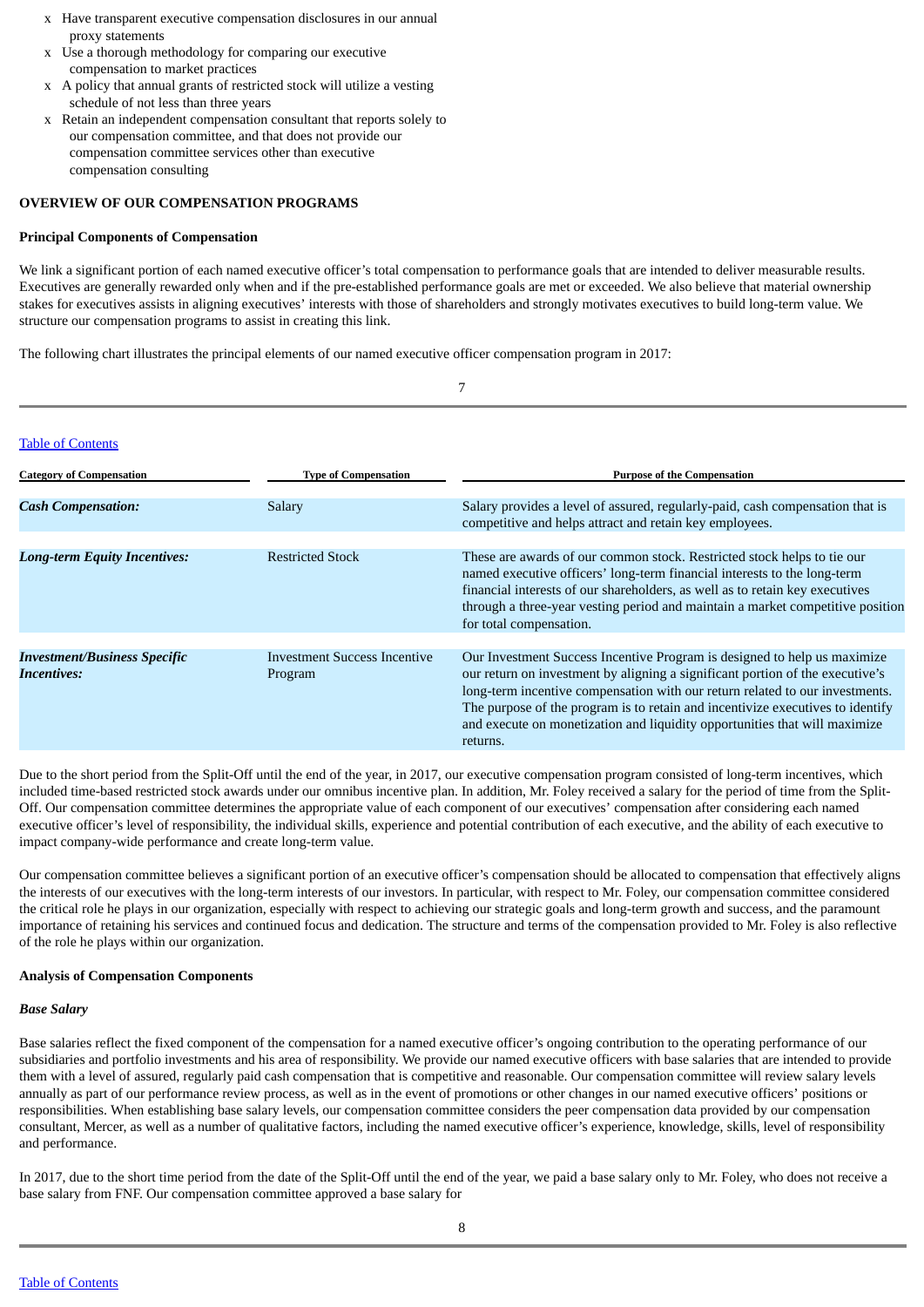Mr. Foley of \$500,000. Effective as of January 1, 2018, our other named executive officers received the following base salaries: Mr. Bickett \$362,500; Mr. Cox \$81,250; Mr. Gravelle \$131,250; Mr. Ducommun \$150,000.

## *Long-Term Equity Incentives*

In November 2017, we used our omnibus incentive plan to grant long-term incentive awards to our named executive officers in the form of time-based restricted stock, which vests in three equal annual installments beginning in November 2018. Our compensation committee granted awards of restricted stock to align our executives' interests with those of our shareholders and to encourage retention. The compensation committee determined to use time-based awards rather than a combination of time- and performance-based awards after considering the modest level of assured cash compensation paid to our executives as base salary and that our executives do not participate in an annual incentive compensation program, but rather are only eligible to receive performance-based payments upon a liquidity event under the Investment Success Incentive Program described below. No other equity incentive awards were awarded to our named executive officers in 2017. We anticipate making annual equity grants to all of our named executive officers and other key employees in the fourth quarter of each year going forward.

#### *The Investment Success Incentive Program*

In connection with the Split-Off, we assumed the FNFV Investment Success Incentive Program. The Investment Success Incentive Program is designed to drive extraordinary performance by aligning a portion of our named executive officers' compensation with our investment returns.

The Investment Success Incentive Program is a performance-based cash incentive program that FNFV established in 2014 to drive extraordinary performance by aligning a portion of management's compensation with investment returns in ABRH and Ceridian. Under the program, amounts are earned upon liquidity events that result in a positive return on our investment. For this purpose, return is determined relative to the value of our investment in the respective company or investment as of July 1, 2014, which were as follows: ABRH \$314,300,000; and Ceridian \$329,800,000. Upon a liquidity event, 10% of any incremental value is contributed to an incentive pool and payments are made to participants based on their allocated percentages of the pool. The allocated percentages approved in 2014 were as follows: Mr. Foley 65%; Mr. Bickett 10%; Mr. Cox 4%; Mr. Gravelle 2%; and Mr. Ducommun 3%.

All amounts payable under the Investment Success Incentive Program are subject to our clawback policy, which is described below. Additionally, the Investment Success Incentive Program gives our compensation committee discretion to reduce or eliminate amounts that otherwise would be earned under the program's incentive formula.

*Release of Escrowed Comdata Sale Proceeds.* In the sale by Ceridian of Comdata to FleetCor in 2014, the sale consideration was paid in shares of FleetCor common stock, with approximately 25% held in escrow to cover any potential indemnity claims, and any remaining escrowed funds payable to Ceridian in annual 1/3 installments over three years. As a result of the sale, we indirectly acquired (through our approximately 32% ownership interest in Ceridian) approximately 2.39 million shares of FleetCor common stock, with 25% of those shares held back in the indemnity escrow. The sale resulted in payments being made under the Investment Success Incentive Program in 2014; however, the FNF compensation committee exercised discretion reserved under the Investment Success Incentive Program and reduced the incentives payable in 2014 by 25%, which we refer to as the *Holdback Amount*. In accordance with the Investment Success Incentive Program terms, the FNF compensation committee reserved the right to decide whether the Holdback Amount (or a portion of it) would be forfeited or whether it would be paid to the participants at a future date. In November 2016, approximately 50% of the remaining escrow holdback was released from escrow and we distributed approximately 50% of the Holdback Amount remaining after the November 2016 release. As a result of our assumption of the Investment Success Incentive Program following the Split-Off, in November 2017, the remaining 50% of the escrow holdback was released from escrow and we distributed the remaining 50% of the Holdback Amount.

The following table shows the payments made to our named executive officers in connection with the 2017 release of the Holdback Amount.

|   | I |    |  |
|---|---|----|--|
| ć |   | ٠  |  |
| × | v | ۰. |  |

## Table of [Contents](#page-1-0)

| Name                 | Percentage of<br>Incentive<br>Pool | <b>Total</b><br>Incentive<br>Paid |         |
|----------------------|------------------------------------|-----------------------------------|---------|
| William P. Foley, II | 65% \$                             | 1,014,000                         |         |
| Brent B. Bickett     | $10\%$ \$                          |                                   | 156,000 |
| Richard L. Cox       | $4\%$ \$                           |                                   | 62,000  |
| Michael L. Gravelle  | $2\%$ \$                           |                                   | 31,000  |
| David Ducommun       | $3\%$ \$                           |                                   | 47,000  |

*T-System Awards.* Following the acquisition of T-System on October 17, 2017, our compensation committee determined to issue awards related to T-System under the Investment Success Incentive Program. Return will be determined relative to the value of our investment in T-System as of October 17, 2017, which was \$200 million. Upon a liquidity event with respect to T-System, prior to December 31, 2024, 10% of any incremental value is contributed to an incentive pool and payments are made to participants based on their allocated percentages of the pool, which are as follows: Mr. Bickett 12%; Mr. Foley 71%; Mr. Gravelle 5%; Mr. Cox 5%; and Mr. Ducommun 4%. The higher allocated percentages relative to prior awards reflect the committee's decision to reallocate a portion of the pool that related to previously unallocated awards and awards that had been allocated to participants who are no longer employed by Cannae.

## *Benefit Plans*

FNF sponsors compensation and broad-based retirement and health and welfare benefit plans in which our named executive officers and other executives and employees generally participated in 2017. We do not offer pensions or supplemental executive retirement plans for our named executive officers.

*Other Benefits.* We did not provide any perquisites in 2017, and we expect to provide few perquisites to our executives in the future. In general, the perquisites we provide will be intended to help our executives be more productive and efficient and to protect us and the executive from certain business risks and potential threats. The compensation committee will regularly review any perquisites we provide to our executive officers.

#### **Role of Compensation Committee, Compensation Consultant and Executive Officers**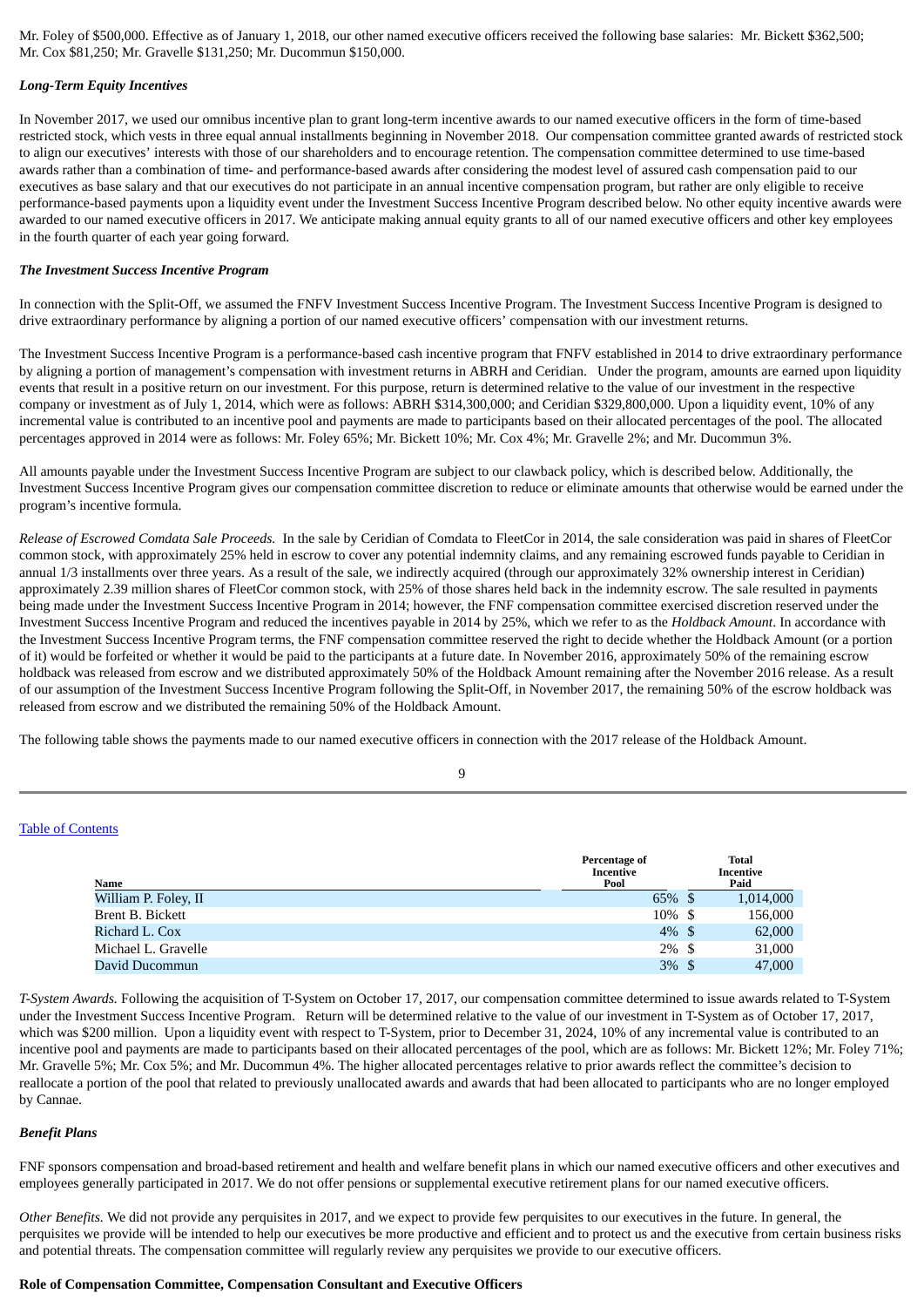Our compensation committee is responsible for reviewing, approving and monitoring all compensation programs for our named executive officers. Our compensation committee is also responsible for administering our omnibus incentive plan and Investment Success Incentive Program and approving individual grants and awards under those plans for our executive officers.

In November 2017, our compensation committee engaged Mercer, an independent compensation consultant, to conduct a review of our compensation programs for our named executive officers and other key executives and our board of directors. Mercer was selected, and its fees and terms of engagement were approved, by our compensation committee. Mercer reported directly to the compensation committee, received compensation only for services related to executive compensation issues and neither it nor any affiliated company provided any other services to us. In April 2018, the compensation committee reviewed the independence of Mercer in accordance with the rules of the NYSE regarding the independence of consultants to the compensation committee, and affirmed Mercer's independence and that no conflicts of interest existed. Mercer also assists our compensation committee in its annual review of a compensation risk assessment.

The Chairman of our compensation committee and our Executive Chairman, Mr. Foley, participated in the 2017 executive compensation process by making recommendations with respect to equity-based incentive compensation awards. In addition, Mr. Gravelle, our Executive Vice President, General Counsel and Corporate Secretary, coordinated with our compensation committee members and Mercer in preparing the committee's meeting agendas and, at the direction of the committee, assisted Mercer in gathering our financial information and information on our executives' existing compensation arrangements for inclusion in Mercer's reports to our compensation committee. Our executive officers do not make recommendations to our compensation committee with respect to their own compensation.

While our compensation committee carefully considers the information provided by, and the recommendations of Mercer and the individuals who participate in the compensation process, our compensation committee retains complete discretion to accept, reject or modify any compensation recommendations.

## **Establishing Executive Compensation Levels**

We operate in a highly competitive industry and compete with our peers and competitors to attract and retain highly skilled executives within that industry. To attract and retain talented executives with the leadership abilities and skills necessary for building long-term value, motivate our executives to perform at a high level and reward outstanding

10

## Table of [Contents](#page-1-0)

achievement, our executives' compensation levels are set at levels that our compensation committee believes to be competitive in our market.

When determining the value of the various compensation components that each of our named executive officers would receive, our compensation committee considered a number of important qualitative and quantitative factors including:

- · the named executive officer's experience, knowledge, skills, level of responsibility and potential to influence company performance;
- · the named executive officer's salary levels, annual incentive awards, annual incentive award targets and long-term equity incentive awards at FNF;
- the business environment and our business objectives and strategy;
- · the named executive officer's ability to impact the Company's achievement of the goals for which the compensation program was designed, including achieving the Company's long-term financial goals and increasing shareholder value;
- marketplace compensation levels and practices; and
- · other corporate governance and regulatory factors related to executive compensation, including discouraging our named executive officers from taking unnecessary risks.

Our compensation decisions are not formulaic, and the members of our compensation committee did not assign precise weights to the factors listed above. Our compensation committee utilized their individual and collective business judgment to review, assess and approve compensation for our named executive officers.

To assist our compensation committee, Mercer conducts marketplace reviews of the compensation we pay to our executive officers. It gathers marketplace compensation data on total compensation, which consists of annual salary, long-term incentives, pay mix and other key statistics. This data was collected and analyzed during 2017. The marketplace compensation data provides a point of reference for our compensation committee, but our compensation committee ultimately makes subjective compensation decisions based on all of the factors described above.

For 2017, Mercer used two marketplace peer groups: (1) asset management firms of similar size to Cannae to assess pay levels and pay delivery and (2) asset management firms larger than Cannae to inform pay delivery. The peer group consisting of similarly sized companies was based on a total asset range of 1/2 to 2 times the 2017 total assets for Cannae (which at the time was estimated to be approximately \$1.6 billion, industry focus, nature and complexity of operations, and because they compete with us for business and/or executive talent.

In addition to the peer groups, Mercer gathers compensation practices data from independent sources. That data is helpful to the compensation committee when reviewing our executive compensation practices.

The 2017 Cannae peer groups consisted of:

## **Peer Group of Similarly Sized Firms to Inform Pay Levels and Pay Delivery:**

Fortress Investment Group LLC Hercules Capital Inc.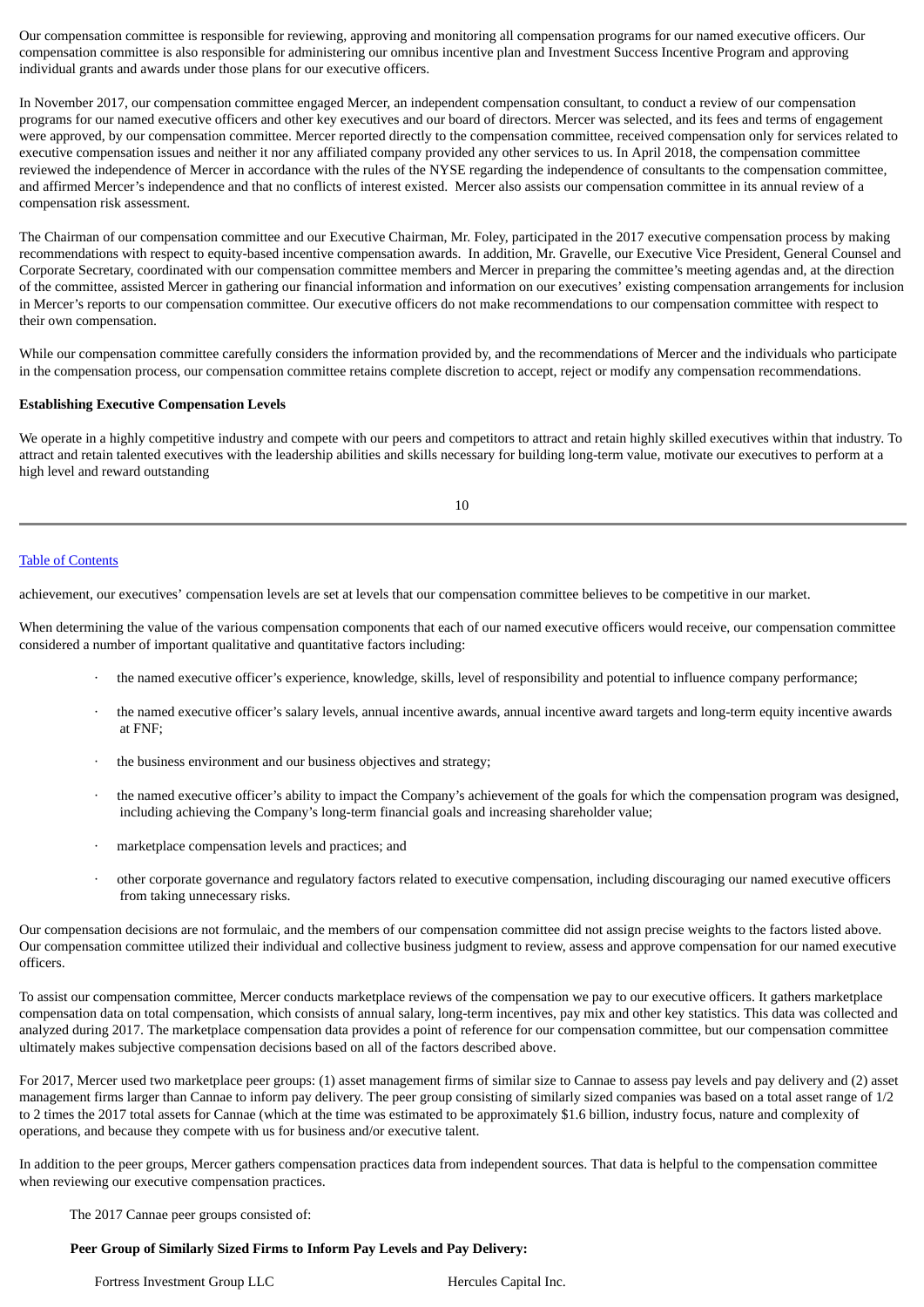## **Peer Group of Larger Firms to Inform Pay Delivery:**

Carlyle Group LP THL Credit Inc.

Leucadia national Corp.  $\qquad \qquad \qquad$  Apollo Global Management LLC Ares Capital Corp. **Gladstone Investment Corp. Gladstone Investment Corp.** 

The marketplace compensation information in this discussion is not deemed filed or a part of this compensation discussion and analysis for certification purposes.

11

#### Table of [Contents](#page-1-0)

#### **Our Named Executive Officers Have Significant Ownership Stakes**

Our named executive officers and our board of directors maintain significant long-term investments in our company. Collectively, as reported in the table "Security Ownership of Management and Directors," they beneficially own an aggregate of 3,488,062 shares of our common stock, which in total is equal to 4.9% of our shares entitled to vote. The fact that our executives and directors hold such a large investment in our shares is part of our company culture and our compensation philosophy. Management's sizable investment in our shares aligns their economic interests directly with the interests of our shareholders, and their wealth will rise and fall as our share price rises and falls. This promotes teamwork among our management team and strengthens the team's focus on achieving long-term results and increasing shareholder return.

We have formal stock ownership guidelines for all corporate officers, including our named executive officers and members of our board of directors. The guidelines were established to encourage such individuals to hold a multiple of their base salary (or annual retainer) in our common stock and, thereby, align a significant portion of their own economic interests with those of our shareholders.

The guidelines call for the executive to reach the ownership multiple within five years. Shares of restricted stock count toward meeting the guidelines. The guidelines, including those applicable to non-employee directors, are as follows:

| Position             | Minimum Aggregate Value  |
|----------------------|--------------------------|
| Chairman             | 7 x base salary          |
| Other Officers       | 2 x base salary          |
| Members of the Board | 5 x annual cash retainer |

Each of our named executive officers and two of our non-employee directors met these stock ownership guidelines as of December 31, 2017. The ownership levels are shown in the "Security Ownership of Management and Directors" table above.

## **Hedging and Pledging Policy**

In order to more closely align the interests of our directors and executive officers with those of our shareholders and to protect against inappropriate risk taking, we maintain a hedging and pledging policy, which prohibits our executive officers and directors from engaging in hedging or monetization transactions with respect to our securities, engaging in short-term or speculative transactions in our securities that could create heightened legal risk and/or the appearance of improper or inappropriate conduct or holding Cannae securities in margin accounts or pledging them as collateral for loans without our approval.

#### **Clawback Policy**

Our compensation committee adopted a policy to recover any incentive-based compensation from our executive officers if we are required to prepare an accounting restatement due to material noncompliance with financial reporting requirements, and the incentive-based compensation paid during the preceding three-year period would have been lower had the compensation been based on the restated financial results. No clawbacks were made in 2017.

#### **Tax and Accounting Considerations**

Our compensation committee considers the impact of tax and accounting treatment when determining executive compensation.

Section 162(m) of the Internal Revenue Code places a limit of \$1,000,000 on the amount that can be deducted in any one year for compensation paid to certain executive officers. Before being repealed by the Tax Cuts and Jobs Act in 2017, there was an exception for certain performance-based compensation. The Tax Cuts and Jobs Act eliminated this performance-based compensation exception for awards that are not grandfathered and it increased the coverage of Section 162(m) to, among other things, pick up Chief Financial Officers. Consequently, we will not be able to avoid Section 162(m)'s deduction limitations by structuring performance-based awards. We will continue to monitor developments under Section 162(m) and will consider the potential non-deductibility of compensation when making compensation decisions, however, we may decide to award compensation that is non-deductible under Section 162(m).

## Table of [Contents](#page-1-0)

Our compensation committee will also consider the accounting impact when structuring and approving awards. We account for share-based payments, including long-term incentive grants, in accordance with Accounting Standards Codification (ASC) Topic 718, which governs the appropriate accounting treatment of share-based payments under generally accepted accounting principles (GAAP).

#### **Executive Compensation**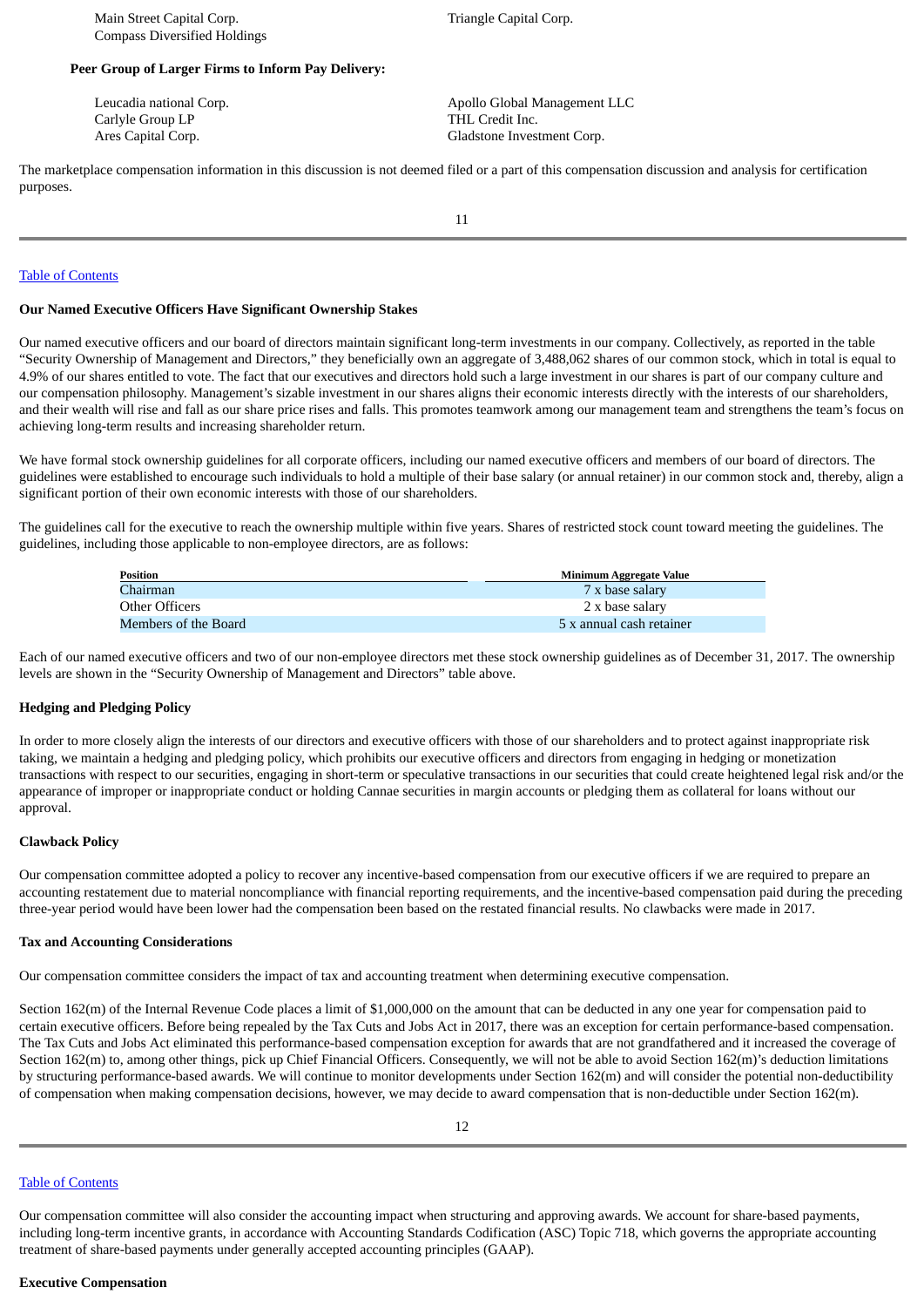The following table contains information concerning the cash and non-cash compensation awarded to or earned by our named executive officers for the years indicated.

#### **Summary Compensation Table**

The following table sets forth certain information with respect to compensation awarded to, earned by or paid to our President, our Chief Financial Officer and our three other most highly compensated executive officers for the year ended December 31, 2017 (together, our named executive officers).

| <b>Name and Principal</b><br><b>Position</b>                                                                  | Fiscal<br>Year | <b>Salary</b><br>(5)(1) |                | <b>Bonus</b><br>(S)      |              | <b>Stock</b><br>Awards<br>(5)(2) |                | <b>Non-Equity</b><br><b>Incentive Plan</b><br>Compensation<br>$($ \$ $)(3)$ |                | All Other<br>Compensation<br>(S) | <b>Total</b><br>$($ \$ |
|---------------------------------------------------------------------------------------------------------------|----------------|-------------------------|----------------|--------------------------|--------------|----------------------------------|----------------|-----------------------------------------------------------------------------|----------------|----------------------------------|------------------------|
| William P. Foley, II,<br><b>Executive Chairman</b>                                                            | 2017           | \$<br>57,534            | $\mathfrak{S}$ |                          | \$           | 3,500,002                        | \$             |                                                                             | \$             |                                  | \$<br>3,557,536        |
| <b>Brent Bickett,</b><br>President                                                                            | 2017           | \$                      | \$             |                          | \$           | 543,758                          | $\mathfrak{S}$ |                                                                             | \$             |                                  | \$<br>543,758          |
| Richard Cox,<br>Executive Vice President<br>and Chief Financial Officer                                       | 2017           | \$                      | \$             |                          | $\mathbb{S}$ | 243,743                          | -\$            |                                                                             | $\mathfrak{s}$ |                                  | \$<br>243,743          |
| Michael L. Gravelle,<br><b>Executive Vice President,</b><br><b>General Counsel and</b><br>Corporate Secretary | 2017           | \$                      | \$             | $\overline{\phantom{a}}$ | $\mathbb{S}$ | 393,741                          | - \$           | $\frac{1}{2}$                                                               | \$             |                                  | \$<br>393,741          |
| David Ducommun,<br>Senior Vice President,<br>Mergers & Acquisitions                                           | 2017           | \$                      | \$             | $\overline{\phantom{m}}$ | \$           | 224,998                          | \$             |                                                                             | \$             |                                  | \$<br>224,998          |

(1) Because only 43 days remained in the year at the time of the Split-Off, our named executive officers, other than Mr. Foley, received their base salaries from FNF in 2017. Accordingly, no amounts are shown for Messrs. Bickett, Cox, Gravelle or Ducommun. For Mr. Foley, the amount shown for 2017 reflects the portion of his base salary paid by us from the date of the Split-Off through December 31, 2017. Other amounts received by Messrs. Bickett and Foley are disclosed in Executive Compensation and Director Compensation sections, respectively, of FNF's Annual Report on Form 10-K.

(2) Represents the grant date fair value of time-based restricted stock awards granted in 2017 computed in accordance with ASC Topic 718, excluding forfeiture assumptions. See the Grants of Plan-Based Awards table for details regarding each award. Assumptions used in the calculation of these amounts are included in

#### Table of [Contents](#page-1-0)

Note O to our audited financial statements for the fiscal year ended December 31, 2017 included in our Annual Report on Form 10-K filed with the Securities and Exchange Commission on March 26, 2018.

**(g)**

#### **Grants of Plan-Based Awards**

The following table sets forth information concerning awards granted to the named executive officers during the fiscal year ended December 31, 2017.

|                      |                             |                             | <b>Estimated Future Payouts Under</b><br><b>Non-Equity Incentive Plan</b> |                                | Grant<br><b>Date</b><br>Fair<br>Value of |     |                                  |
|----------------------|-----------------------------|-----------------------------|---------------------------------------------------------------------------|--------------------------------|------------------------------------------|-----|----------------------------------|
| (a)<br>Name          | (b)<br>Grant<br><b>Date</b> | (c)<br>Award<br><b>Type</b> | (d)<br><b>Threshold</b><br>$($ \$)                                        | (e)<br><b>Target</b><br>$($ \$ | (f)<br><b>Maximum</b><br>(S)             |     | <b>Stock</b><br>Awards<br>(5)(2) |
| William P. Foley, II | 11/28/17                    | Time-Based                  |                                                                           |                                |                                          |     |                                  |
|                      |                             | <b>Restricted Stock</b>     |                                                                           |                                |                                          | \$  | 3,500,002                        |
|                      | 11/28/17                    | <b>ISIP</b>                 |                                                                           |                                |                                          |     |                                  |
| <b>Brent Bickett</b> | 11/28/17                    | Time-Based                  |                                                                           |                                |                                          |     |                                  |
|                      |                             | <b>Restricted Stock</b>     |                                                                           |                                |                                          | \$  | 543,758                          |
|                      | 11/28/17                    | <b>ISIP</b>                 |                                                                           |                                |                                          |     |                                  |
| <b>Richard Cox</b>   | 11/28/17                    | Time-Based                  |                                                                           |                                |                                          |     |                                  |
|                      |                             | <b>Restricted Stock</b>     |                                                                           |                                |                                          | \$  | 243,743                          |
|                      | 11/28/17                    | <b>ISIP</b>                 |                                                                           |                                |                                          |     |                                  |
| Michael L. Gravelle  | 11/28/17                    | Time-Based                  |                                                                           |                                |                                          |     |                                  |
|                      |                             | <b>Restricted Stock</b>     |                                                                           |                                |                                          | \$. | 393,741                          |
|                      | 11/28/17                    | <b>ISIP</b>                 |                                                                           |                                |                                          |     |                                  |
| David Ducommun       | 11/28/17                    | Time-Based                  |                                                                           |                                |                                          |     |                                  |
|                      |                             | <b>Restricted Stock</b>     |                                                                           |                                |                                          |     | 224,998                          |
|                      | 11/28/17                    | <b>ISIP</b>                 |                                                                           |                                |                                          |     |                                  |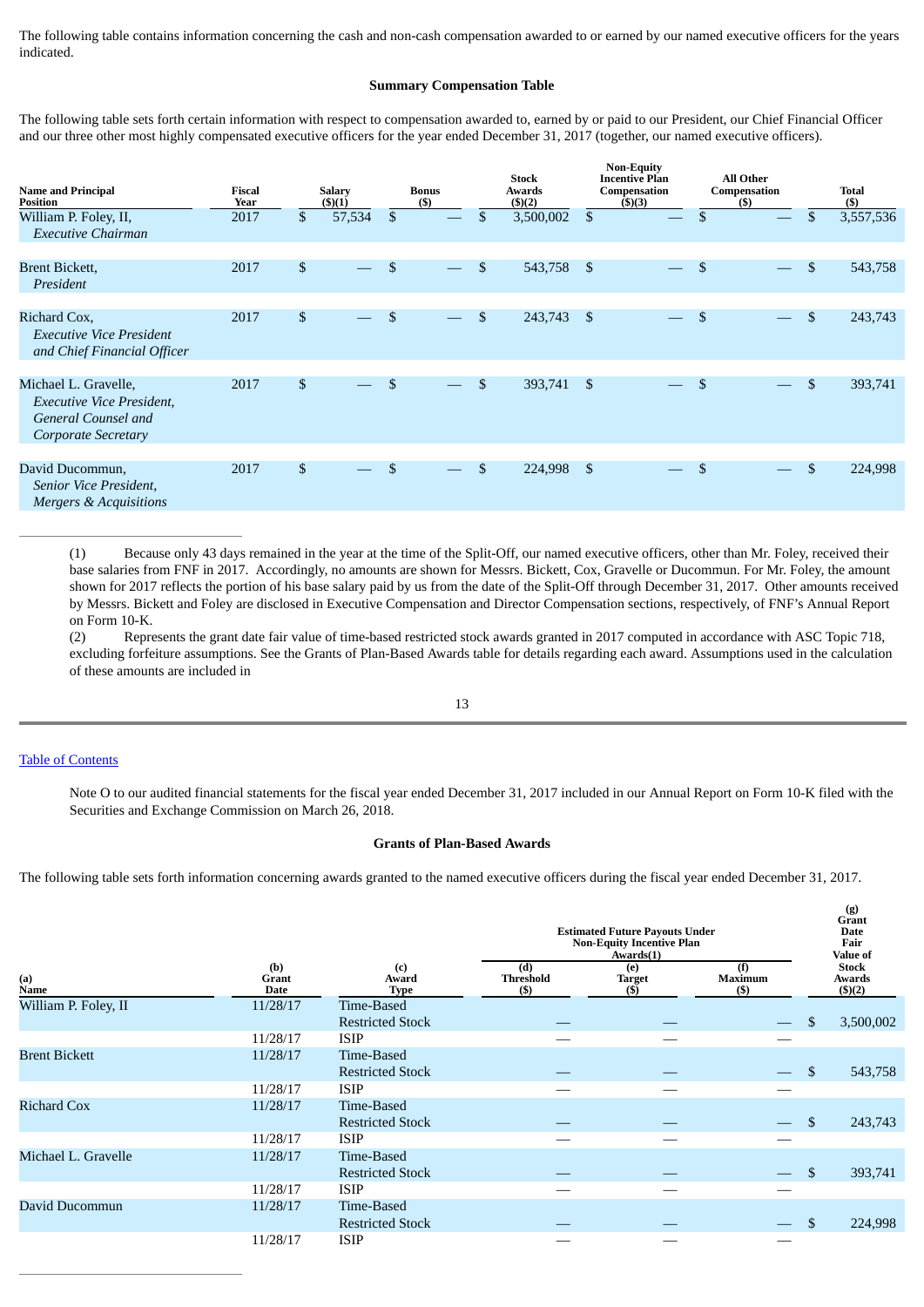(1) For a description of the formula used to determine the amounts payable under the ISIP awards, please see the discussion of the T-System awards under our Investment Success Incentive Program in the "Compensation Discussion and Analysis" section of this Annual Report on Form 10- K.

(2) Represents the grant date fair value of restricted stock awards based upon a \$18.45 per share grant date fair value.

#### **Outstanding Equity Awards at Year End**

The following table sets forth certain information with respect to outstanding equity awards held by our named executive officers at December 31, 2017.

#### Table of [Contents](#page-1-0)

#### **Outstanding Restricted Stock Awards at Fiscal Year End**

|                      | <b>Grant</b> | <b>Number</b><br>of Shares<br>That<br>Have<br><b>Not</b><br>Vested |     | Market<br>Value<br>of Shares<br><b>That Have</b><br><b>Not Vested</b> | <b>Equity</b><br>Incentive<br>Plan<br>Awards:<br>Number<br>оf<br>Unearned<br><b>Shares</b><br><b>That Have Not</b><br><b>Vested</b> |     | <b>Equity</b><br>Incentive<br>Plan<br>Awards:<br>Market<br>Value<br>of Unearned<br>Shares<br><b>That Have Not</b><br><b>Vested</b> |
|----------------------|--------------|--------------------------------------------------------------------|-----|-----------------------------------------------------------------------|-------------------------------------------------------------------------------------------------------------------------------------|-----|------------------------------------------------------------------------------------------------------------------------------------|
| Name                 | Date         | (# )                                                               |     | $($ \$ $)(1)$                                                         | $^{(#)}$                                                                                                                            |     | $($)$                                                                                                                              |
| William P. Foley, II | 11/28/2017   | 189,702                                                            | \$. | 3,230,625                                                             | $\overbrace{\hspace{25mm}}^{}$                                                                                                      |     |                                                                                                                                    |
| <b>Brent Bickett</b> | 11/28/2017   | 29,472                                                             | S   | 501,908                                                               |                                                                                                                                     | S   |                                                                                                                                    |
| <b>Richard Cox</b>   | 11/28/2017   | 13,211                                                             | \$  | 224,983                                                               |                                                                                                                                     | S   |                                                                                                                                    |
| Michael L. Gravelle  | 11/28/2017   | 21,341                                                             | S   | 363,437                                                               |                                                                                                                                     | \$. |                                                                                                                                    |
| David Ducommun       | 11/28/2017   | 12,195                                                             |     | 207,681                                                               |                                                                                                                                     |     |                                                                                                                                    |

(1) Market values are based on the December 31, 2017 closing price for our common stock of \$17.03 per share.

#### **Outstanding Ceridian HCM Holdings, Inc. Option Awards at Fiscal Year End**

| <b>Name</b>          | Grant<br>Date | <b>Number of Securities</b><br>Underlying Unexercised<br><b>Options Unexercisable</b><br>$(\#)(1)$ | <b>Number of Securities</b><br>Underlying Unexercised<br>Options Exercisable | Option<br>Exercise<br>Price<br>(ሮ | Option<br>Expiration<br>Date |
|----------------------|---------------|----------------------------------------------------------------------------------------------------|------------------------------------------------------------------------------|-----------------------------------|------------------------------|
| William P. Foley, II | 12/7/2010     | 55,734                                                                                             | 55,734                                                                       | 13.46                             | 12/7/2020                    |
|                      |               |                                                                                                    |                                                                              |                                   |                              |

(1) 50% of the options vest annually over three years from the date of grant, and vest immediately upon a change in control. The remaining 50% vest upon the earliest to occur of (i) a change in control of Ceridian or (ii) following an Initial Public Offering if the equity value of the common stock equals at least \$26.92 and the optionee's service with Ceridian has not terminated.

#### *Long-Term Equity Incentive Awards*

In November 2017, we used our omnibus incentive plan to grant long-term incentive awards to our named executive officers in the form of time-based restricted stock, which vests in three equal annual installments beginning in November 2018.

More information about the long term equity incentive awards can be found in the "Compensation Discussion and Analysis" section.

#### **Potential Payments upon Termination or Change in Control**

In this section, we discuss the nature and estimated value of payments and benefits we would provide to our named executive officers in the event of termination of employment or a change in control. The amounts described in this section reflect amounts that would have been payable under our plans.

We describe the estimated payments and benefits that would be provided to our named executive officers upon a change in control without a termination of employment. We also describe the estimated payments and benefits that would be provided to our named executive officers upon a termination of employment due to disability or death. We do not provide our named executive officers with severance or enhanced payments upon a voluntary termination by the executive, with or without good reason, or a termination by us either for cause or not for cause.

Upon a termination of employment, the named executive officers would be entitled to benefits that are available generally to our salaried employees and accrued vacation. We have not described or provided an estimate of the value of any payments or benefits under plans or arrangements that do not discriminate in scope, terms or operation in favor of a named executive officer and that are generally available to all salaried employees.

#### *Potential Payments under our Omnibus Incentive Plan*

Our omnibus incentive plan provides for the potential acceleration of vesting and/or payment of equity awards in connection with a change in control. Under our omnibus incentive plan, except as otherwise provided in a participant's award agreement, upon the occurrence of a change in control any and all outstanding options and stock appreciation rights will become immediately exercisable, any restriction imposed on restricted stock, restricted stock units and other awards will lapse, and any and all performance shares, performance units and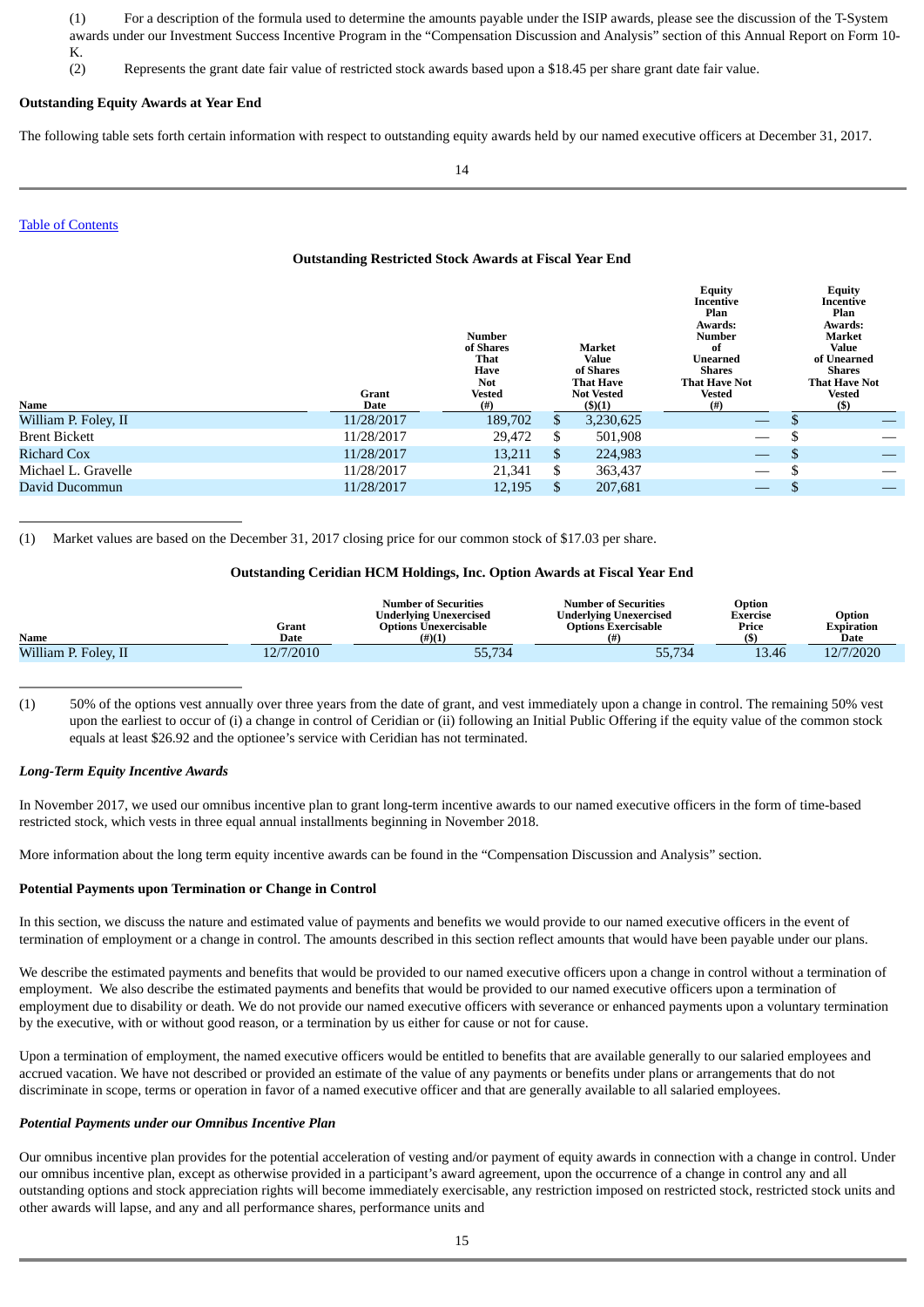other awards with performance conditions will be deemed earned at the target level, or, if no target level is specified, the maximum level.

For purposes of our omnibus incentive plan, the term "change in control" is defined as the occurrence of any of the following events:

- an acquisition by an individual, entity or group of 50% or more of our voting power (except for acquisitions by us or any of our employee benefit plans),
- during any period of two consecutive years, a change in the majority of our board of directors, unless the change is approved by 2/3 of the directors then in office,
- a reorganization, merger, share exchange, consolidation or sale or other disposition of all or substantially all of our assets; excluding, however, a transaction pursuant to which we retain specified levels of stock ownership and board seats, or
- · our shareholders approve a plan or proposal for our liquidation or dissolution.

#### *Estimated Cash Payments upon Termination of Employment*

For a termination of employment, none of the named executive officers would be entitled to severance or enhanced payments or benefits.

## *Estimated Equity Payments upon Change in Control*

As disclosed in the Outstanding Equity Awards at Year End table, each named executive officer had outstanding unvested restricted stock awards on December 31, 2017. Under the terms of our omnibus plan and award agreements, these restricted stock awards would vest upon a change in control. In addition, these restricted stock awards would vest, pro-rata based upon the number of completed months of employment prior to the date of termination upon a termination of employment due to death or disability. In any other termination event, all restricted stock awards would expire at the employment termination date.

The following estimates are based on a common stock price of \$17.03 per share which was the closing prices of our common stock on December 29, 2017. The restricted stock amounts were determined by multiplying the number of shares that would vest by the applicable closing price. Our estimate of the value of equity that would vest assumes that a change in control and, as applicable, a termination of employment occurred on December 31, 2017. The estimated value of the restricted stock awards held by the named executive officers that would vest upon a change in control would be as follows: Mr. Foley \$3,230,625; Mr. Bickett \$501,908; Mr. Cox \$224,983; Mr. Gravelle \$363,437 and Mr. Ducommun \$207,681. The estimated value of the restricted stock awards held by the named executive officers that would vest upon a termination of the named executive officers' employment due to death or disability would be as follows: Mr. Foley \$3,230,625; Mr. Bickett \$501,908; Mr. Cox \$224,983; Mr. Gravelle \$363,437 and Mr. Ducommun \$207,681. For any other termination of employment, none of the named executive officers would be entitled to accelerated vesting.

#### **Employment Agreements and Post-Termination Compensation and Benefits**

We have not entered into employment agreements with any of our named executive officers.

## **Discussion of Our Compensation Policies and Practices as They Relate to Risk Management**

We reviewed our compensation policies and practices for all employees including our named executive officers, and determined that our compensation programs are not reasonably likely to have a material adverse effect on our Company. In conducting the analysis, we reviewed the structure of our executive, non-officer and incentive programs and the internal controls and risk abatement processes that are in place for each program.

We believe that several design features of our executive compensation program mitigate risk. We set base salaries at levels that provide our employees with assured cash compensation that is appropriate to their job duties and level of responsibility and that, when taken together with incentive awards, motivate them to perform at a high level without encouraging inappropriate risk taking to achieve a reasonable level of secure compensation.

## Table of [Contents](#page-1-0)

With respect to our executives' incentive opportunities, we believe that our use of measurable return on investment at the time of a liquidity event in the Investment Success Incentive Program, together with the compensation committee's discretion to reduce awards and the fact that the awards are subject to our clawback policy, serve to mitigate excessive risk taking. The risk of overstatement of achievement under the Investment Success Incentive Program is mitigated by the compensation committee's review and approval of the value of our investment in each company for purposes of the program, and its review and approval of the value of the return on our investment upon a liquidity event. We also believe that our balance of restricted stock and use of multi-year vesting schedules in our long-term incentive awards encourages recipients to deliver incremental value to our shareholders and aligns their interests with our sustainable long-term performance, thereby mitigating risk.

## **Director Compensation**

Directors who are our salaried employees receive no additional compensation for services as a director or as a member of a committee of our board of directors. In 2017, all non-employee directors received an annual cash retainer of \$75,000, payable quarterly and prorated for the portion of the year during which we were an independent publicly traded company. The chairman and each member of the audit committee received an additional annual fee (payable in quarterly installments and prorated for the portion of the year during which we were an independent publicly traded company) of \$50,000 and \$20,000, respectively, for their service on the Audit Committee. The chairman and each member of the Compensation Committee received an additional annual fee (payable in quarterly installments and prorated for the portion of the year during which we were an independent publicly traded company) of \$20,000 and \$10,000, respectively, for their service on such committees. The chairman and each member of the Nominating and Governance Committee received an additional annual fee (payable in quarterly installments and prorated for the portion of the year during which we were an independent publicly traded company) of \$15,000 and \$10,000, respectively, for their service on such committees. In addition, in 2017 each non-employee director received a long-term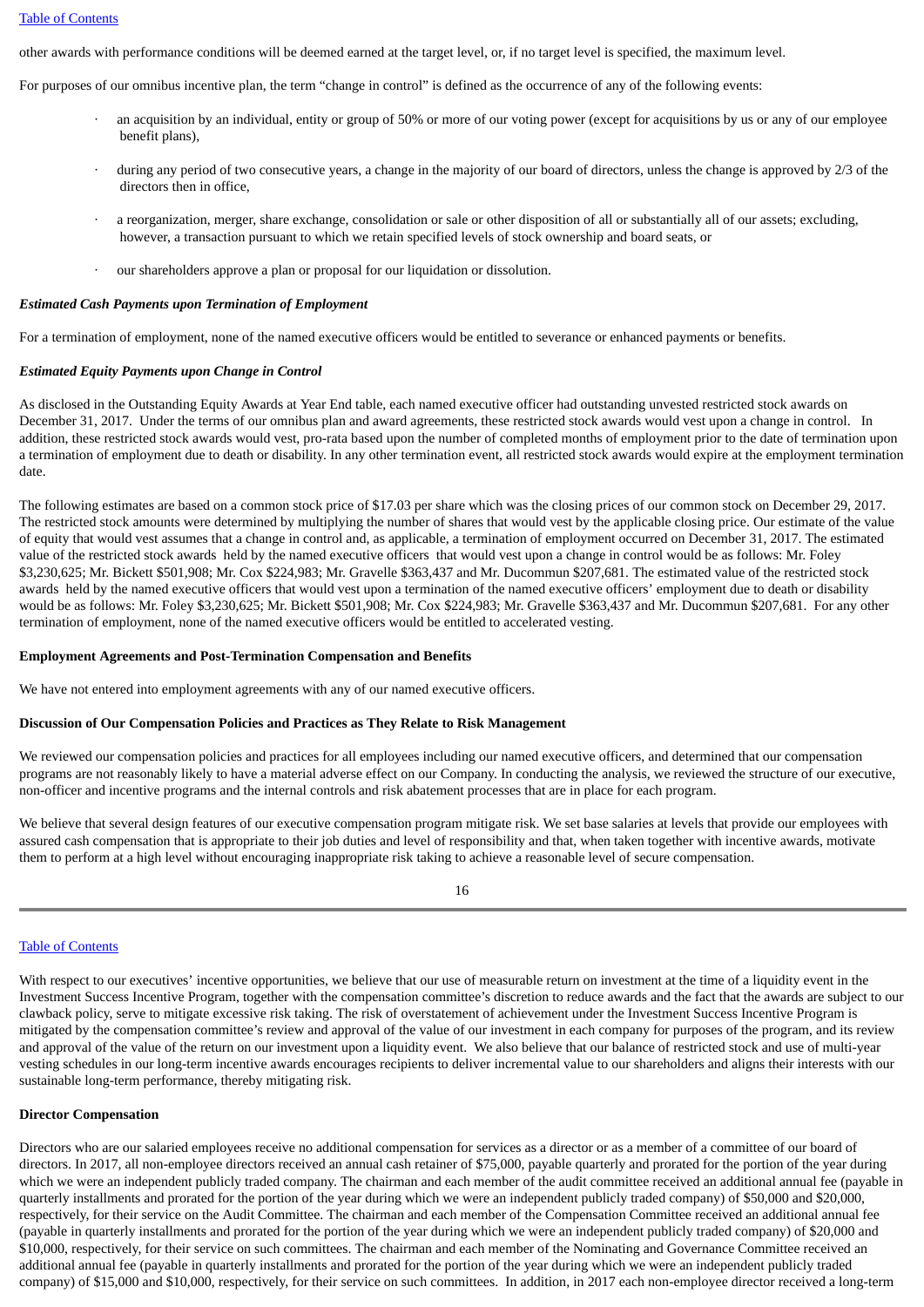incentive award of 4,065 restricted shares. Each of these restricted shares were granted under our omnibus incentive plan and vest proportionately each year over three years from the date of grant based upon continued service on our board of directors. We also reimburse each of our directors for all reasonable outof-pocket expenses incurred in connection with attendance at board and committee meetings, as well as with any director education programs they attend relating to their service on our board of directors.

The following table sets forth information concerning the compensation of our directors for the fiscal year ended December 31, 2017:

|                        | <b>Fees Earned</b><br>or Paid in Cash | <b>Stock Awards</b> | <b>All Other</b>  |            |
|------------------------|---------------------------------------|---------------------|-------------------|------------|
| Name                   | (3)(1)                                | (5)(2)              | Compensation (\$) | Total (\$) |
| Hugh R. Harris         |                                       | 74,999              |                   | 74,999     |
| C. Malcolm Holland     |                                       | 74.999              |                   | 74,999     |
| Frank R. Martire       |                                       | 74,999              |                   | 74,999     |
| James B. Stallings Jr. |                                       |                     |                   |            |
| Frank P. Willey        |                                       | 74,999              |                   | 74,999     |

(1) Amounts include the cash portion of annual board and committee retainers and meeting fees paid for services as a director in 2017.

(2) Amounts shown for all directors represent the grant date fair value of restricted stock awards granted in 2017, computed in accordance with FASB ASC Topic 718. For all directors, except Mr. Stallings Jr., these amounts include a grant date fair value of \$74,999 with respect to awards of time-based restricted shares granted in November 2017, which vest over a period of three years from the grant date. Assumptions used in the calculation of the amounts of the restricted stock awards are included in Note O to our audited financial statements for the fiscal year ended December 31, 2017 included in our Annual Report on Form 10-K filed with the SEC on March 26, 2018. For the fiscal year ended December 31, 2017, each director except Mr. Stallings Jr. received 4,065 restricted shares. The fair value of the awards as shown above is based on a per share fair value of \$18.45. As of December 31, 2017, each director except Mr. Stallings Jr. had 4,065 restricted shares of our common stock outstanding.

17

## Table of [Contents](#page-1-0)

## <span id="page-13-0"></span>**Item 12. SECURITY OWNERSHIP OF CERTAIN BENEFICIAL OWNERS AND MANAGEMENT AND RELATED STOCKHOLDER MATTERS**

The number of our common shares beneficially owned by each individual or group is based upon information in documents filed by such person with the Securities and Exchange Commission, other publicly available information or information available to us. Percentage ownership in the following tables is based on 70,858,143 shares of our common stock outstanding as of April 20, 2018. Unless otherwise indicated, each of the shareholders has sole voting and investment power with respect to the shares of our common stock beneficially owned by that shareholder. The number of shares beneficially owned by each shareholder is determined under rules issued by the Securities and Exchange Commission.

## **Security Ownership of Certain Beneficial Owners**

The following table sets forth information regarding beneficial ownership of our common stock by each shareholder who is known by the Company to beneficially own 5% or more of such class:

| Name                                                     | <b>Shares</b><br><b>Beneficially</b><br>Owned(1) | Percent of<br>Outstanding(2) |
|----------------------------------------------------------|--------------------------------------------------|------------------------------|
| BlackRock, Inc.                                          | 4,940,407                                        | 7.0%                         |
| 55 East 52nd Street, New York, NY 10055                  |                                                  |                              |
| Capital Research Global Investors                        | 5,688,950                                        | 8.0%                         |
| 333 South Hope Street, 55th Floor, Los Angeles, CA 90071 |                                                  |                              |
| Fidelity National Financial, Inc.                        | 5,706,134                                        | 8.1%                         |
| 601 Riverside Avenue, Jacksonville, FL 32204             |                                                  |                              |
| Highfields Capital Management LP                         | 4,400,457                                        | $6.2\%$                      |
| 200 Clarendon Street, 59th Floor, Boston, MA 02116       |                                                  |                              |
| The Vanguard Group                                       | 5,229,161                                        | 7.4%                         |
| 100 Vanguard Boulevard, Malvern, PA 19355                |                                                  |                              |

(1) Based on information as of December 31, 2017 that has been publicly filed with the SEC.

(2) Applicable percentages based on shares of our common stock outstanding as of April 20, 2018.

## **Security Ownership of Management and Directors**

The following table sets forth information regarding beneficial ownership as of April 20, 2018 of our common stock by:

- each of our directors and nominees for director;
- each of the named executive officers as defined in Item 402(a)(3) of Regulation S-K promulgated by the Securities and Exchange Commission; and
- all of our executive officers and directors as a group.

| Name(1)                   | <b>Number of</b><br>Shares | <b>Percent of</b><br><b>Total</b> |
|---------------------------|----------------------------|-----------------------------------|
| <b>Bickett</b><br>3rent B | 237,107                    | $\mathbf{H}$                      |
|                           |                            |                                   |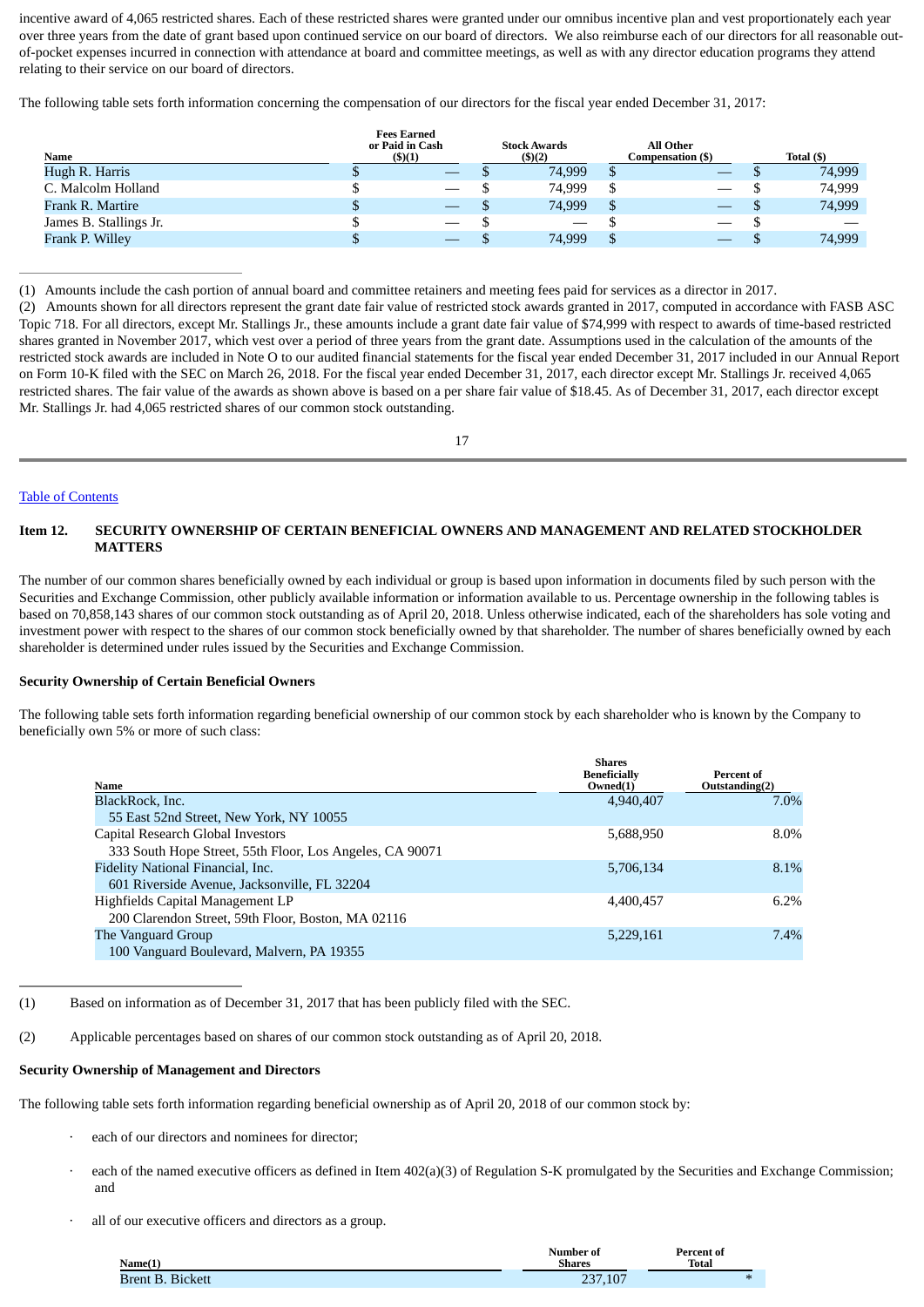| Richard L. Cox                          | 31,857    | $\ast$ |
|-----------------------------------------|-----------|--------|
| David Ducommun                          | 38,095    | $\ast$ |
| William P. Foley, II(2)                 | 2,674,533 | 3.8%   |
| Michael L. Gravelle                     | 85,838    | $\ast$ |
| Hugh R. Harris                          | 4,065     | $\ast$ |
| C. Malcolm Holland                      | 4,065     | $\ast$ |
| Frank R. Martire                        | 10,465    | $\ast$ |
| James B. Stallings, Jr.                 | 402,037   | $\ast$ |
| Frank P. Willey                         | 237,107   | $\ast$ |
| All directors and officers (10 persons) | 3,488,062 | 4.9%   |
|                                         |           |        |

18

## Table of [Contents](#page-1-0)

Represents less than 1% of our common stock.

- (1) The business address of such beneficial owner is c/o Cannae Holdings, Inc. 1701 Village Center Circle, Las Vegas, Nevada 89134.
- (2) Includes 748,299 shares of common stock held by Folco Development Corporation, of which 700,000 are pledged as collateral, as approved by approved by FNF's board of directors prior to the Split-Off. Mr. Foley and his spouse are the sole shareholders of Folco Development Corporation. Also includes 236,011 shares of common stock owned by the Foley Family Charitable Foundation.

#### <span id="page-14-0"></span>**Securities Authorized for Issuance under Equity Compensation Plans**

The following table provides information as of December 31, 2017 about our common stock which may be issued under our equity compensation plans:

| Plan                                               | <b>Number of Securities to</b><br>be Issued Upon Exercise<br>of Outstanding Options, | <b>Weighted-Average</b><br><b>Exercise Price of</b><br>Outstanding<br><b>Options, Warrants</b> | <b>Number of Securities</b><br><b>Remaining Available</b><br>for Future Issuance<br><b>Under Equity</b><br><b>Compensation Plans</b><br><b>(Excluding Securities</b><br>to be Issued Upon<br><b>Exercise of</b><br><b>Outstanding Options,</b> |
|----------------------------------------------------|--------------------------------------------------------------------------------------|------------------------------------------------------------------------------------------------|------------------------------------------------------------------------------------------------------------------------------------------------------------------------------------------------------------------------------------------------|
| Category                                           | <b>Warrants and Rights</b>                                                           | and Rights                                                                                     | <b>Warrants and Rights)</b>                                                                                                                                                                                                                    |
| Equity compensation plans approved by              |                                                                                      |                                                                                                |                                                                                                                                                                                                                                                |
| security holders                                   |                                                                                      |                                                                                                | 3,612,941(1)                                                                                                                                                                                                                                   |
| Equity compensation plans not approved by security |                                                                                      |                                                                                                |                                                                                                                                                                                                                                                |
| holders                                            |                                                                                      |                                                                                                |                                                                                                                                                                                                                                                |
| <b>Total</b>                                       |                                                                                      |                                                                                                | 3,612,941(1)                                                                                                                                                                                                                                   |

(1) In addition to being available for future issuance upon exercise of options and SARs, under the Cannae omnibus plan 3,612,941 shares of common stock may be issued in connection with awards of restricted stock, restricted stock units, performance shares, performance units or other stock-based awards.

#### **Item 13. CERTAIN RELATIONSHIPS AND RELATED TRANSACTIONS, AND DIRECTOR INDEPENDENCE**

#### **Director Independence**

All of our directors other than Mr. Foley, who is our Executive Chairman, are non-employees. The board of directors determined that Hugh R. Harris, C. Malcolm Holland, Frank R. Martire and James B. Stallings are independent under the criteria established by the New York Stock Exchange and our Corporate Governance Guidelines. The board of directors also determined that Messrs. Martire, Harris and Holland meet the additional independence standards of the New York Stock Exchange for compensation committee members.

In determining independence, the board considered all relationships that might bear on our directors' independence from Cannae. The board of directors determined that William P. Foley, II is not independent because he is Executive Chairman and an employee of Cannae, and Frank P. Willey is not independent because he is a partner in a law firm that received payments from our former parent FNF during 2017 for legal services principally relating to defending title claims. Mr. Willey's law firm does not provide legal services to Cannae.

#### Table of [Contents](#page-1-0)

In considering the independence of our directors, the board of directors considered that Messrs. Harris, Martire and Willey each own a minority interest in Black Knight Sports and Entertainment LLC, which owns the Vegas Golden Knights. Mr. Foley is the majority interest holder and is Chairman and Chief Executive Officer of Black Knight Sports and Entertainment LLC.

The board of directors determined that these relationships were not of a nature that would impair the independence of Mr. Harris or Mr. Martire. Messrs. Holland and Stallings had no relationships with the Company that required consideration in determining their independence.

#### **Available Information**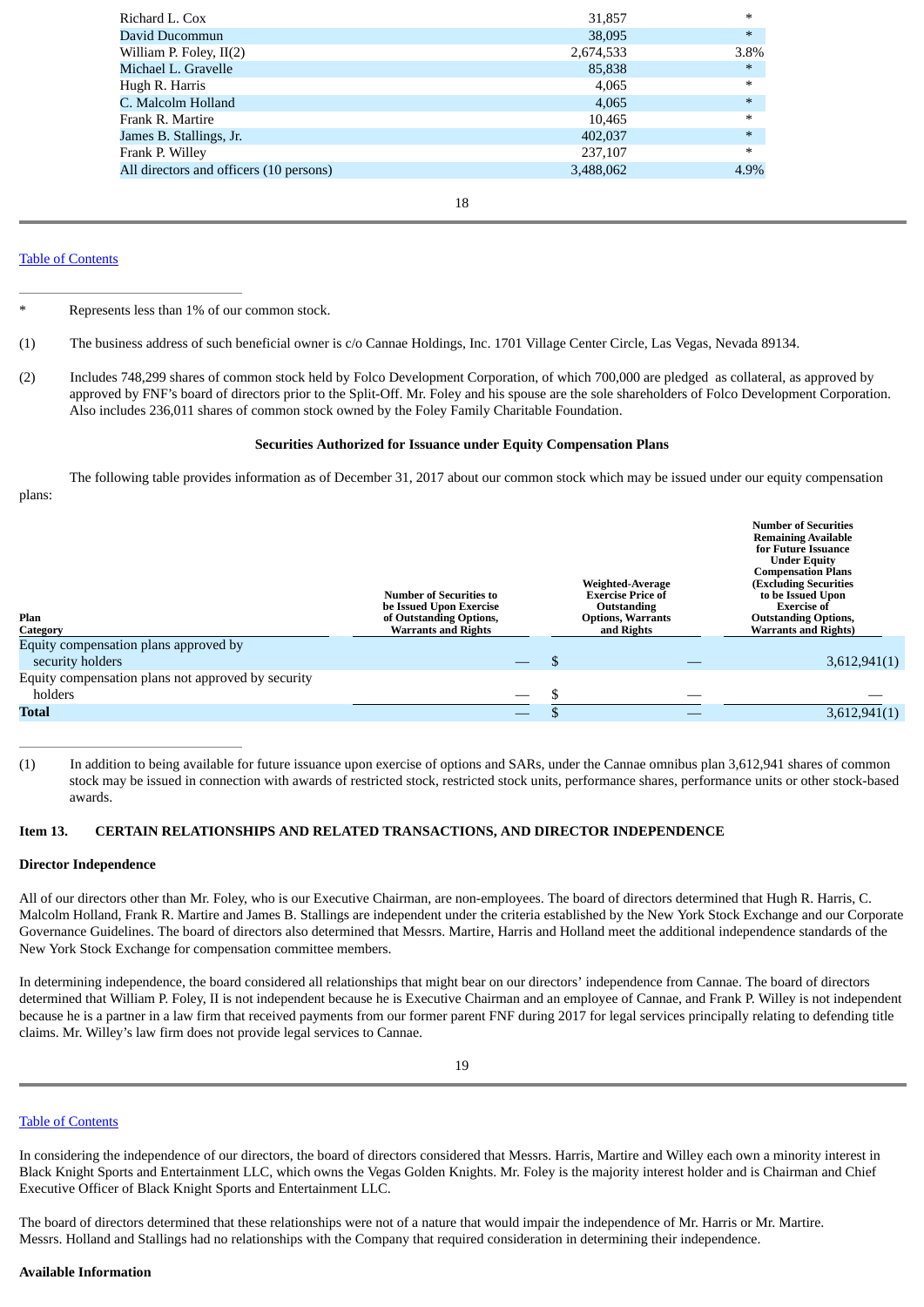Any stockholder or other interested person who desires to contact any member of the board or the non-management members of the board as a group may do so by writing to: Board of Directors, c/o Corporate Secretary, Cannae Holdings, Inc., 1701 Village Center Circle, Las Vegas, Nevada 89134. Communications received are distributed by the Corporate Secretary to the appropriate member or members of the board.

## **Certain Relationships and Related Transactions**

## *Agreements with FNF*

As a result of the Split-Off, Cannae and FNF operate separately. In connection with the Split-Off, FNF's title insurance underwriters Fidelity National Title Insurance Company, Chicago Title Insurance Company and Commonwealth Land Title Insurance Company contributed an aggregate of \$100 million to Cannae in exchange for 5,706,134 shares of Cannae common stock. As of December 31, 2017, these shares represented approximately 8% of Cannae's outstanding shares. FNF will dispose of the Cannae shares as soon as a disposition is warranted consistent with the business reasons for the ownership of the shares, but in no event later than five years after the Split-Off. In addition, FNF is subject to certain restrictions regarding voting of its Cannae shares described under "Voting Agreement" below. In addition, we and FNF have overlapping executive officers. William P. Foley, II, our Executive Chairman, is non-executive Chairman of the Board of FNF and serves on the boards of directors of FNF and Cannae; Brent B. Bickett, our President, is Executive Vice President of Corporate Strategy of FNF; and Michael L. Gravelle, our Executive Vice President, General Counsel and Corporate Secretary, serves as Executive Vice President, General Counsel and Corporate Secretary of FNF. In addition, Richard L. Cox, our Executive Vice President and Chief Financial Officer, and David Ducommun, our Senior Vice President of Mergers and Acquisitions, also serve as non-executive officers of FNF. In order to govern certain of the ongoing relationships between us and Cannae and to provide mechanisms for an orderly transition, we have entered into certain agreements with FNF, the terms of which are summarized below.

## *Reorganization Agreement*

In connection with the Split-Off, we entered into a reorganization agreement with FNF (the *reorganization agreement*) to provide for, among other things, the principal corporate transactions required to effect the Split-Off, certain conditions to the Split-Off and provisions governing the relationship between Cannae and FNF with respect to and resulting from the Split-Off.

The reorganization agreement provided that, prior to the redemption date, (i) FNF would contribute to Cannae all of the assets and liabilities of Fidelity National Financial Ventures Group and (ii) subject to the satisfaction or waiver of certain conditions, FNF would redeem each outstanding share of FNFV common stock for shares of Cannae common stock that FNF received pursuant to the contribution.

The reorganization agreement also provides for mutual indemnification obligations, which are designed to make Cannae financially responsible for substantially all of the liabilities that may exist relating to the conduct of the businesses included in Cannae, whether such conduct occurred before or after the Split-Off, together with certain other specified liabilities, as well as for all liabilities incurred by Cannae after the Split-Off, and to make FNF financially responsible for all potential liabilities of Cannae which are not related to Cannae's businesses, including, for example, any liabilities arising as a result of Cannae having been a subsidiary of FNF, together with certain other specified liabilities. These indemnification obligations exclude any matters relating to taxes. The reorganization agreement also provides for each of Cannae and FNF to preserve the confidentiality of all confidential or proprietary information of

## 20

#### Table of [Contents](#page-1-0)

the other party for five years following the closing of the Split-Off (or three years following disclosure of such information to the other party, whichever is longer), subject to customary exceptions, including disclosures required by law, court order or government regulation.

#### *Voting Agreement*

In connection with the Split-Off and the issuance of the FNF Cannae shares, we entered into a voting agreement with FNF (the *voting agreement*), pursuant to which FNF agreed to cause its Cannae shares to be counted as present at any meeting of the shareholders of Cannae for the purpose of establishing a quorum. Additionally, under the voting agreement, FNF agreed to vote all of its Cannae shares in the same manner as, and in the same proportion to, all shares voted by holders of Cannae common stock (other than FNF and its subsidiaries) until the date on which FNF and its subsidiaries no longer beneficially own shares of Cannae common stock. In addition, FNF will not deposit any of its Cannae shares into a voting trust or grant any proxies or enter into a voting agreement, power of attorney or voting trust with respect to any of its Cannae shares, or take any action that would have the effect of preventing or materially delaying FNF from performing any of our obligations under the voting agreement.

#### *Tax Matters Agreement*

We have also entered into a tax matters agreement with FNF that governs our respective rights, responsibilities and obligations with respect to taxes, the filing of tax returns, the control of audits and other tax matters.

Under the tax matters agreement, Cannae will pay, or as applicable, indemnify the FNF Group for any losses incurred by FNF with respect to (i) any taxes attributable to the operation and investments of the Cannae Group with respect to a pre Split-Off taxable period including any reduction to such taxes by reason of the use or offset of any tax item that is allocated to FNF, (ii) any taxes incurred as a result of the contribution and redemption, and (iii) any transfer taxes arising from the contribution and redemption, in each case other than taxes that arise from a disqualifying action. FNF will pay, or as applicable, indemnify the Cannae Group for any losses incurred by the Cannae Group with respect to (i) any taxes imposed by reason of a member of the Cannae Group having been a member of an FNF consolidated group on or prior to the Split-Off date, excluding any taxes which Cannae is responsible for as described above, (ii) any reduction in a tax payable by the FNF Group by reason of the use or offset of any tax item that is allocated to Cannae, and (iii) any taxes that are attributable to a disqualifying action.

FNF will be responsible for preparing and filing all tax returns which include one or more members of the FNF Group and one or more members of the Cannae Group. After the Split-Off, Cannae will prepare and file all tax returns of passthrough entities that report taxes that will be reflected on a tax return of a member of the FNF Group, and FNF will have review and approval rights with respect to such tax returns.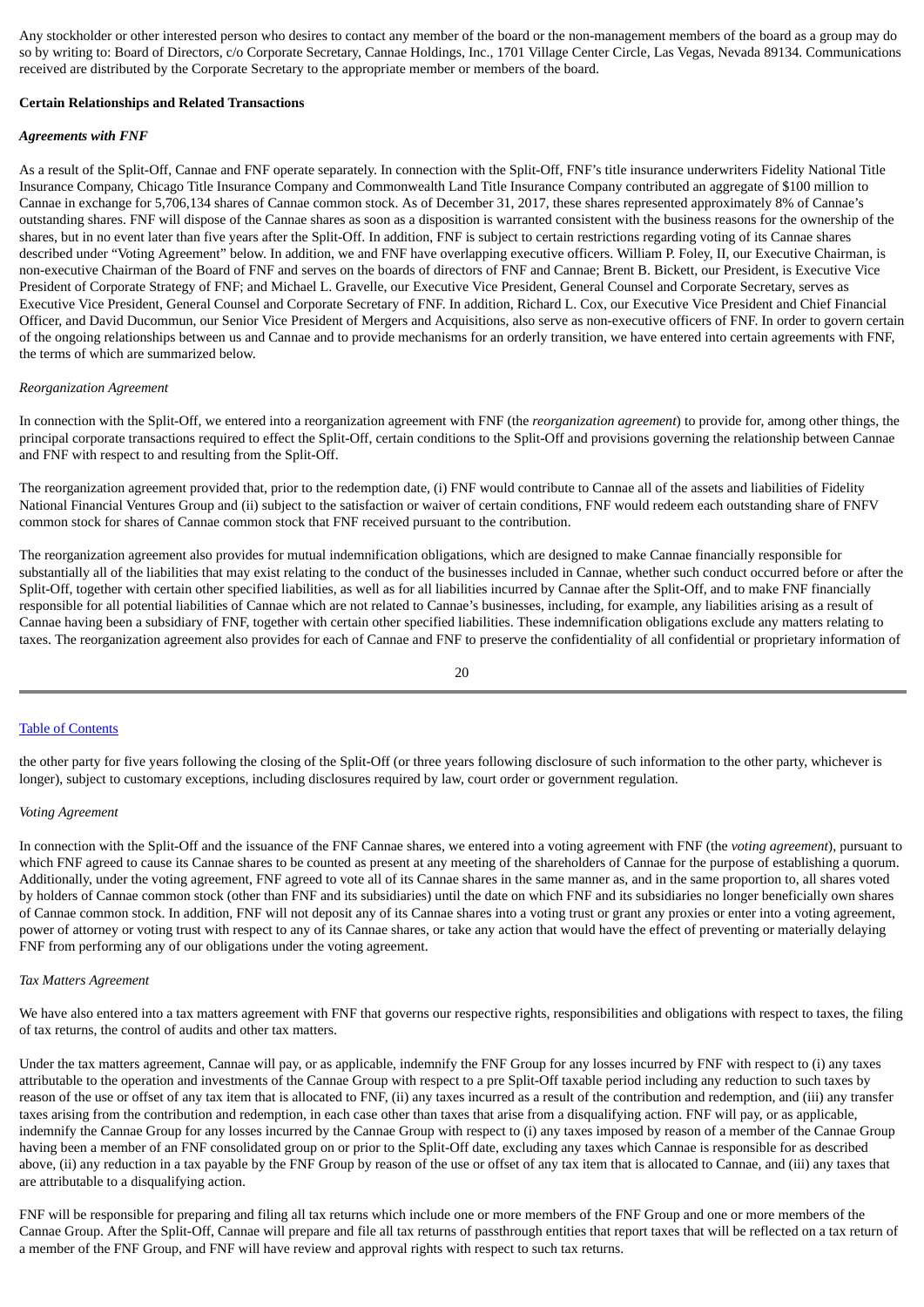Generally, each of FNF and Cannae will be entitled to any refunds, credits, or offsets relating to taxes allocated to and paid by its respective group under the tax matters agreement. The members of the Cannae Group must waive their rights to carryback any tax attribute to a pre Split-Off taxable period of an FNF consolidated tax return to the extent permitted by applicable law. If such member is unable to elect to forego such carryback, the FNF Group will be entitled to any refunds resulting from such carryback.

If a party to the tax matters agreement receives a notice of a tax audit from a tax authority, and believes it may have suffered or could potentially suffer any tax liability for which it may request indemnification, it must inform the party liable to make such indemnification payment (the indemnifying party). The indemnifying party has the right to control such audit and compromise or settle such tax audit, provided that the indemnified party must consent to such compromise or settlement to the extent that the indemnified party may be materially affected by such compromise or settlement. However, in the case of an audit relating to the tax free status of the transactions, FNF and Cannae will have the right to jointly control the audit.

To the extent permitted by applicable tax law, FNF and Cannae agree to treat any payments made under the tax matters agreement as a capital contribution or distribution (as applicable) immediately prior to the Split-Off. The amount of any indemnification payment made under the tax matters agreement will be reduced by the amount of any reduction in taxes actually realized by the party receiving such payment as a result of the event giving rise to the indemnification

21

## Table of [Contents](#page-1-0)

payment by the end of the taxable year in which the indemnity payment is made, and will be increased if and to the extent necessary to ensure that, after all required taxes on the indemnity payment are paid (including taxes applicable to any increases in the indemnity payment), the indemnified party receives the amount it would have received if the indemnity payment was not taxable.

We also agreed with FNF to terminate any agreements that, due to applicable regulatory requirements, cannot be terminated as of closing of the Split-Off (a Regulatory Agreement). If, following the Split-Off, any member of either the FNF Group or the Cannae Group is required, pursuant to any Regulatory Agreement, to make a payment to the other group, the party whose group received such a payment will be required to make a corresponding payment in equal amount to the other party, so that each group will be in the same economic position had such Regulatory Agreement been terminated as of closing.

Finally, Cannae and our subsidiaries are restricted by certain covenants related to the Split-Off. These restrictive covenants require that none of Cannae and its subsidiaries will:

- take, or fail to take, any action if such action, or failure to act, would be inconsistent with any covenant or representation made by Cannae or any of our subsidiaries in any transaction document, or prohibit certain restructuring transactions related to the Split-Off from qualifying for tax-free treatment for U.S. federal income tax purposes;
- · during the restricted period, enter into any agreement, understanding, arrangement or substantial negotiations, pursuant to which any person or persons would (directly or indirectly) acquire, or have the right to acquire, Cannae equity interests; or
- during the restricted period, discontinue, sell, transfer or cease to maintain its active trade or business.

Notwithstanding the foregoing, Cannae and our affiliates may take an action prohibited by the foregoing if (i) FNF receives prior written notice describing the proposed action in reasonable detail, and (ii) Cannae delivers to FNF either (x) an opinion from a nationally recognized U.S. tax advisor providing that the completion of a proposed action by the Cannae Group (or any member thereof) should not affect the tax-free status of the transactions, or (y) a private letter ruling providing that the completion of a proposed action by the Cannae Group would not affect the tax-free status of the transactions, in each case in form and substance satisfactory to FNF. In addition, under certain circumstances Cannae will be permitted to issue reasonable Cannae equity-based compensation for services rendered to a member of the Cannae Group, provided that such person is permitted to receive Cannae stock under Safe Harbor VIII in Treasury regulations section 1.355-7(d).

## *Corporate Services Agreement*

We entered into a corporate services agreement with FNF (the *corporate services agreement*) pursuant to which FNF will provide us with certain specified services, including insurance administration and risk management; other services typically performed by FNF's legal, investor relations, tax, human resources, accounting and internal audit departments; and such other similar services that we may from time to time request or require.

FNF agreed to use commercially reasonable efforts to keep and maintain in effect its relationships with its licensors, vendors and service providers that are integral to the provision of the corporate services to Cannae. The corporate services agreement will continue in effect until the earlier of (i) the date on which the corporate services agreement is terminated by mutual agreement of Cannae and FNF and (ii) the third anniversary of the date on which the corporate services agreement was entered into.

During the initial three years, FNF will provide these corporate services at no-cost, other than reimbursement for reasonable out-of-pocket costs and expenses incurred by us in connection with providing such services to Cannae. If the corporate services agreement remains in place for three years and is not mutually terminated by Cannae and FNF prior to that time, following the expiration of the initial three-year term, the corporate services agreement will automatically renew for successive one-year terms unless FNF and Cannae mutually agree to terminate the agreement.

## Table of [Contents](#page-1-0)

Prior to any such one-year renewal term, FNF and Cannae will negotiate mutually agreeable arm's length terms for the compensation we will provide to FNF in exchange for the corporate services during such upcoming one-year term.

Pursuant to the corporate services agreement, we recorded \$150,759 in operating expenses from FNF from the Split-Off until December 31, 2017.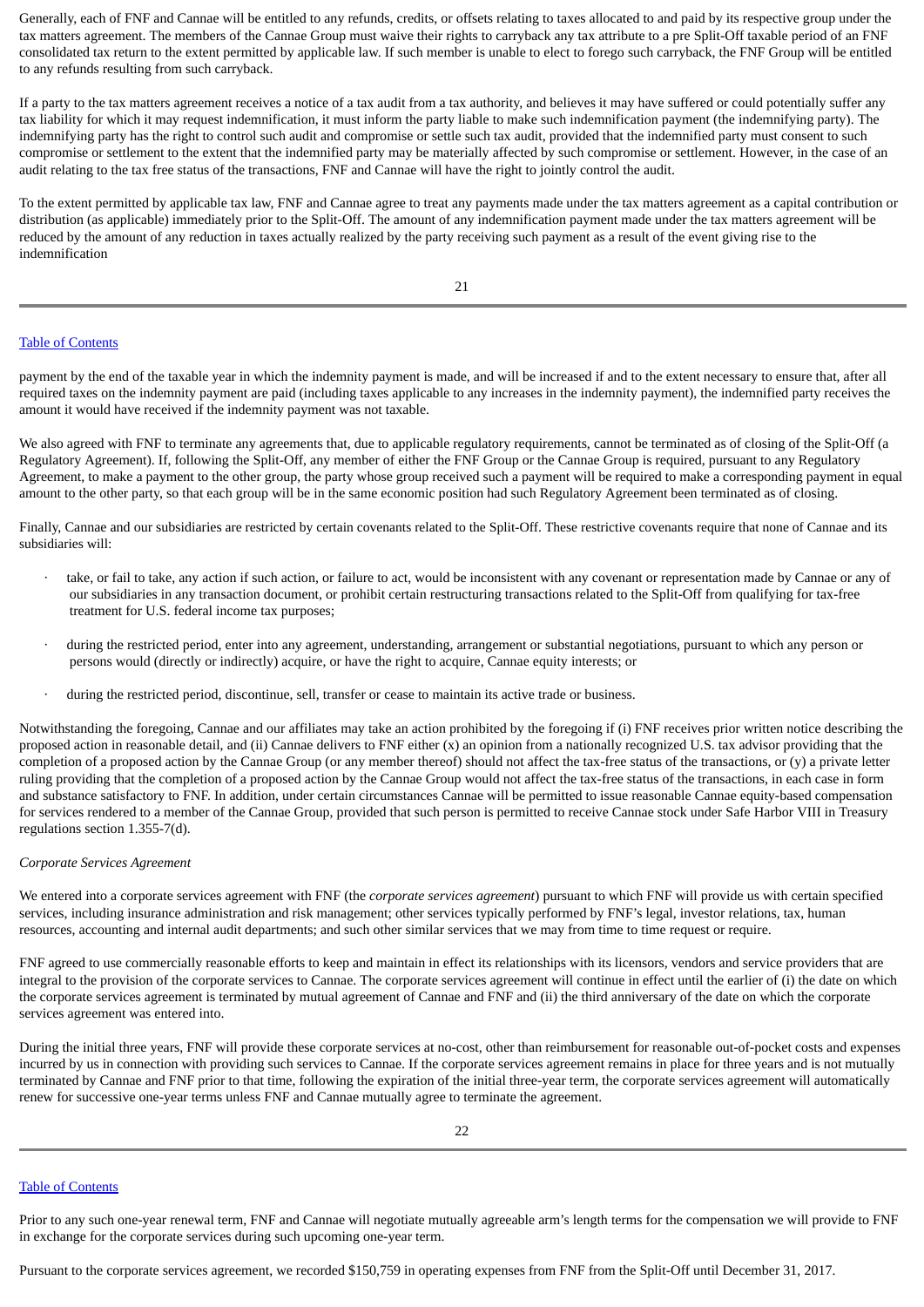## *Registration Rights Agreement*

FNF's title insurance underwriter subsidiaries that own Cannae shares (the *Registration Rights Agreements parties*) entered into registration rights agreements with Cannae. The registration rights agreements provide the Registration Rights Agreements parties, and their permitted transferees, with the right to require Cannae, at its expense, to register shares of Cannae common stock that the Registration Rights Agreements parties hold. The agreements also provide that Cannae will pay certain expenses of these electing holders relating to such registrations and indemnify them against certain liabilities that may arise under the Securities Act. The following description summarizes such rights and circumstances.

## *Demand Rights*

Subject to certain limitations, beginning one year following the effectiveness of the proxy statement/prospectus related to the Split-Off, the Registration Rights Agreements parties (and their permitted transferees) will have the right, by delivering written notice to Cannae, to require Cannae to register the number of shares of common stock requested to be so registered in accordance with the registration rights agreement. Within five days following receipt of notice of a demand registration, FNF will be required to give written notice to all other beneficial holders of registrable shares of common stock that have joined the registration rights agreement. Subject to certain limitations as described below, Cannae will include in the registration all securities with respect to which it receives a written request for inclusion in the registration within ten days after FNF gives notice. Following the demand request, Cannae is required to use reasonable best efforts to have the applicable registration statement filed with the SEC within a specified period following the demand and is required to use best efforts to cause the registration statement to be declared effective. Any demand registration must include registrable securities having an aggregate market value of at least \$10 million, and holders of Cannae's registrable securities are limited to one demand registration within any nine month period.

## *Shelf Registration Rights on Form S-3*

If Cannae is eligible to file a shelf registration statement on Form S-3, holders of registrable securities with registration rights under the registration rights agreement can request that Cannae register their shares for resale. Within five days following receipt of notice of a Form S-3 registration request, Cannae will be required to give written notice to all other beneficial holders of registrable shares of common stock that have joined the registration rights agreement. Subject to certain limitations as described below, Cannae will include in the Form S-3 registration all securities with respect to which it has received a written request for inclusion in the registration within seven days after it gives notice. Following such request, Cannae is required to use reasonable efforts to have the shelf registration statement declared effective. No Form S-3 registration request may be made within nine months following a prior demand or request.

In addition, once a shelf registration statement has been declared effective by the SEC pursuant to the forgoing, thereafter, from time to time, any holder of registrable securities that has joined the registration rights agreement may, by notice to Cannae, require Cannae to register such holder's registrable securities pursuant to the shelf registration statement.

## *Piggyback Rights*

Holders of registrable shares of common stock under the registration rights agreement will be entitled to request to participate in, or "piggyback" on, registrations of certain securities for sale by Cannae at any time after the Split-Off. This piggyback right will apply to any registration other than registration statements relating to any employee benefit plans, registration statements related to the issuance or resale of securities issued in connection with transactions or

#### Table of [Contents](#page-1-0)

corporate reorganizations under Rule 145 of the Securities Act, or registration statements related to stock issued upon conversion of debt securities.

#### *Conditions and Limitations*

The registration rights are subject to conditions and limitations, including the right of the underwriters to limit the number of shares to be included in a registration statement and Cannae's right to delay, suspend or withdraw a registration statement under specified circumstances. Additionally, in certain circumstances Cannae may withdraw a registration upon request by the holder of registrable securities.

#### *Revolver Note*

We entered into a revolver note with FNF, which allows Cannae to borrow revolving loans from FNF from time to time in an aggregate amount not to exceed \$100 million. The proceeds of the revolving loans may be used for investment purposes and working capital needs. The revolving loans accrue interest at LIBOR plus 450 basis points and mature on the five-year anniversary of the date of the revolver note. The maturity date is automatically extended for additional five-year terms unless notice of non-renewal is otherwise provided by either FNF or Cannae, in their sole discretion.

Our audit committee has reviewed and approved each of the transactions described above in accordance with the terms of our Code of Conduct related to the approval of related party transactions, which are described below. The audit committee also discussed and approved Mr. Foley's involvement with FNF, Black Knight, FGL Holdings and Black Knight Sports and Entertainment LLC.

## *Review, Approval or Ratification of Transactions with Related Persons*

Pursuant to our codes of ethics, a "conflict of interest" occurs when an individual's private interest interferes or appears to interfere with our interests, and can arise when a director, officer or employee takes actions or has interests that may make it difficult to perform his or her work objectively and effectively. Anything that would present a conflict for a director, officer or employee would also likely present a conflict if it is related to a member of his or her family. Our code of ethics states that clear conflict of interest situations involving directors, executive officers and other employees who occupy supervisory positions or who have discretionary authority in dealing with any third party specified below may include the following:

- any significant ownership interest in any supplier or customer;
- any consulting or employment relationship with any customer, supplier or competitor; and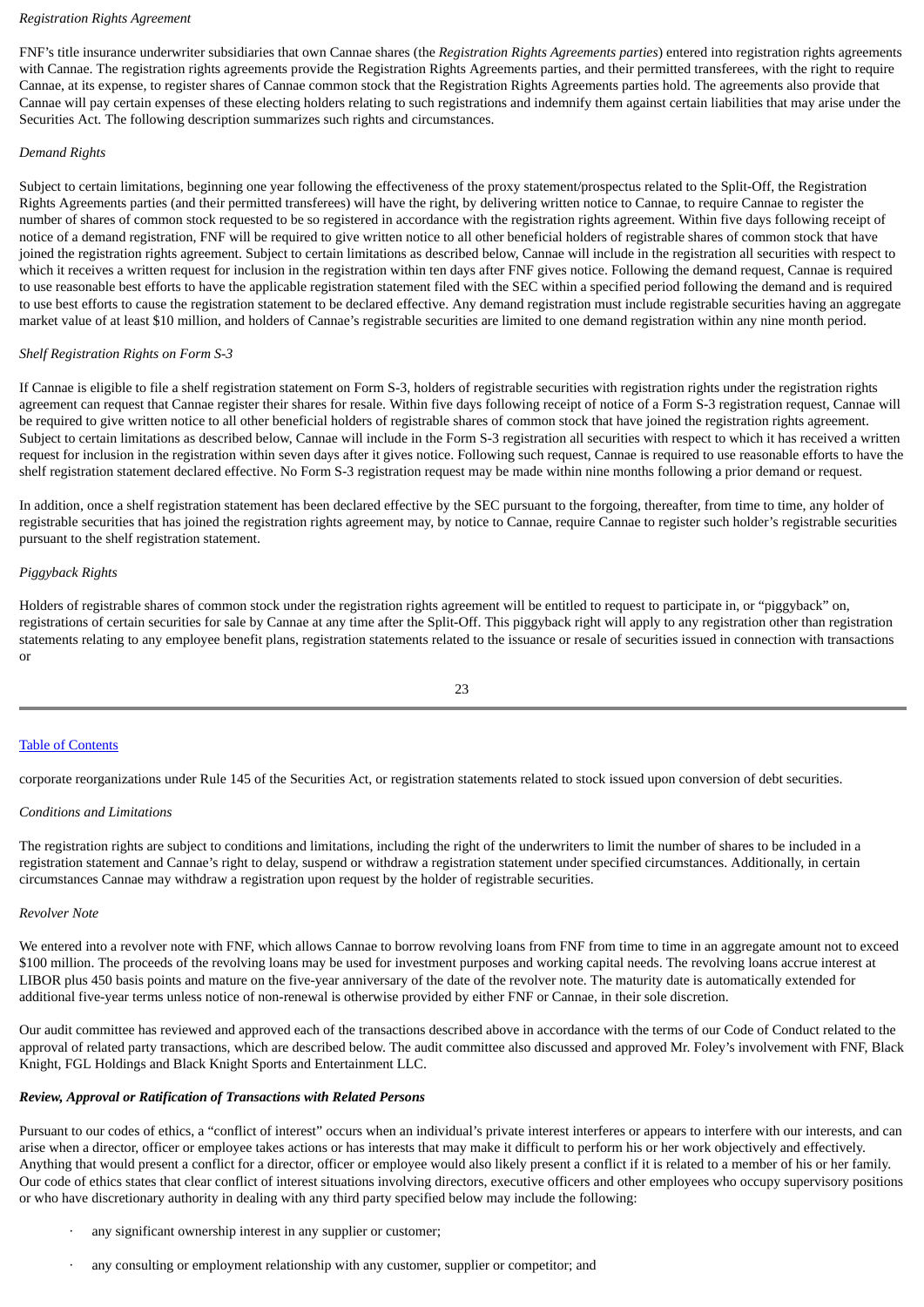selling anything to us or buying anything from us, except on the same terms and conditions as comparable directors, officers or employees are permitted to so purchase or sell.

It is our policy to review all relationships and transactions in which we and our directors or executive officers (or their immediate family members) are participants in order to determine whether the director or officer in question has or may have a direct or indirect material interest. Our Chief Compliance Officer, together with our legal staff, is primarily responsible for developing and implementing procedures to obtain the necessary information from our directors and officers regarding transactions to/from related persons. Any material transaction or relationship that could reasonably be expected to give rise to a conflict of interest must be discussed promptly with our Chief Compliance Officer. The Chief Compliance Officer, together with our legal staff, then reviews the transaction or relationship, and considers the material terms of the transaction or relationship, including the importance of the transaction or relationship to us, the nature of the related person's interest in the transaction or relationship, whether the transaction or relationship would likely impair the judgment of a director or executive officer to act in our best interest, and any other factors such officer deems appropriate. After reviewing the facts and circumstances of each transaction, the Chief Compliance Officer, with assistance from the legal staff, determines whether the director or officer in question (or their immediate

#### Table of [Contents](#page-1-0)

family member) has a direct or indirect material interest in the transaction and whether or not to approve the transaction in question.

With respect to our President, Chief Financial Officer and Chief Accounting Officer, our codes of ethics require that each such officer must:

- · discuss any material transaction or relationship that could reasonably be expected to give rise to a conflict of interest with our General Counsel;
- in the case of our Chief Financial Officer and Chief Accounting Officer, obtain the prior written approval of our General Counsel for all material transactions or relationships that could reasonably be expected to give rise to a conflict of interest; and
- in the case of our President, obtain the prior written approval of the audit committee for all material transactions that could reasonably be expected to give rise to a conflict of interest.

In the case of any material transactions or relationships involving our Chief Financial Officer or our Chief Accounting Officer, the General Counsel must submit a list of any approved material transactions semi-annually to the audit committee for its review.

Under Securities and Exchange Commission rules, certain transactions in which we are or will be a participant and in which our directors, executive officers, certain shareholders and certain other related persons had or will have a direct or indirect material interest are required to be disclosed in this related person transactions section of our Annual Report on Form 10-K. In addition to the procedures above, our audit committee reviews and approves or ratifies any such transactions that are required to be disclosed. The committee makes these decisions based on its consideration of all relevant factors. The review may be before or after the commencement of the transaction. If a transaction is reviewed and not approved or ratified, the committee may recommend a course of action to be taken.

### **Item 14. PRINCIPAL ACCOUNTING FEES AND SERVICES**

#### **Principal Accountant Fees and Services**

The audit committee has appointed Deloitte to audit the consolidated financial statements of the Company for the 2018 fiscal year. Deloitte has continuously acted as our independent registered public accounting firm since January 2017.

<span id="page-18-0"></span>25

For services rendered to us during or in connection with our years ended December 31, 2017, we were billed the following fees by Deloitte:

Table of [Contents](#page-1-0)

|                           | 2017        |  |
|---------------------------|-------------|--|
|                           |             |  |
| <b>Audit Fees</b>         | \$<br>2,630 |  |
| <b>Audit-Related Fees</b> | 190         |  |
| <b>Tax Fees</b>           | 503         |  |
| All Other Fees            |             |  |

*Audit Fees.* Audit fees consisted principally of fees for the audits, registration statements and other filings related to the Company's 2017 financial statements, and audits of the Company's subsidiaries required for regulatory reporting purposes, including billings for out of pocket expenses incurred.

*Audit-Related Fees.* Audit-related fees in 2017 consisted principally of fees for Service Organization Control Reports.

*Tax Fees.* Tax fees for 2017 consisted principally of fees for tax compliance, tax planning and tax advice.

*All Other Fees.* All other fees relate to services provided for Service Organization Control readiness assessments.

## **Approval of Accountants' Services**

In accordance with the requirements of the Sarbanes-Oxley Act of 2002, all audit and audit-related work and all non-audit work performed by Deloitte is approved in advance by the audit committee, including the proposed fees for such work. Our pre-approval policy provides that, unless a type of service to be provided by Deloitte has been generally pre-approved by the audit committee, it will require specific pre-approval by the audit committee. In addition, any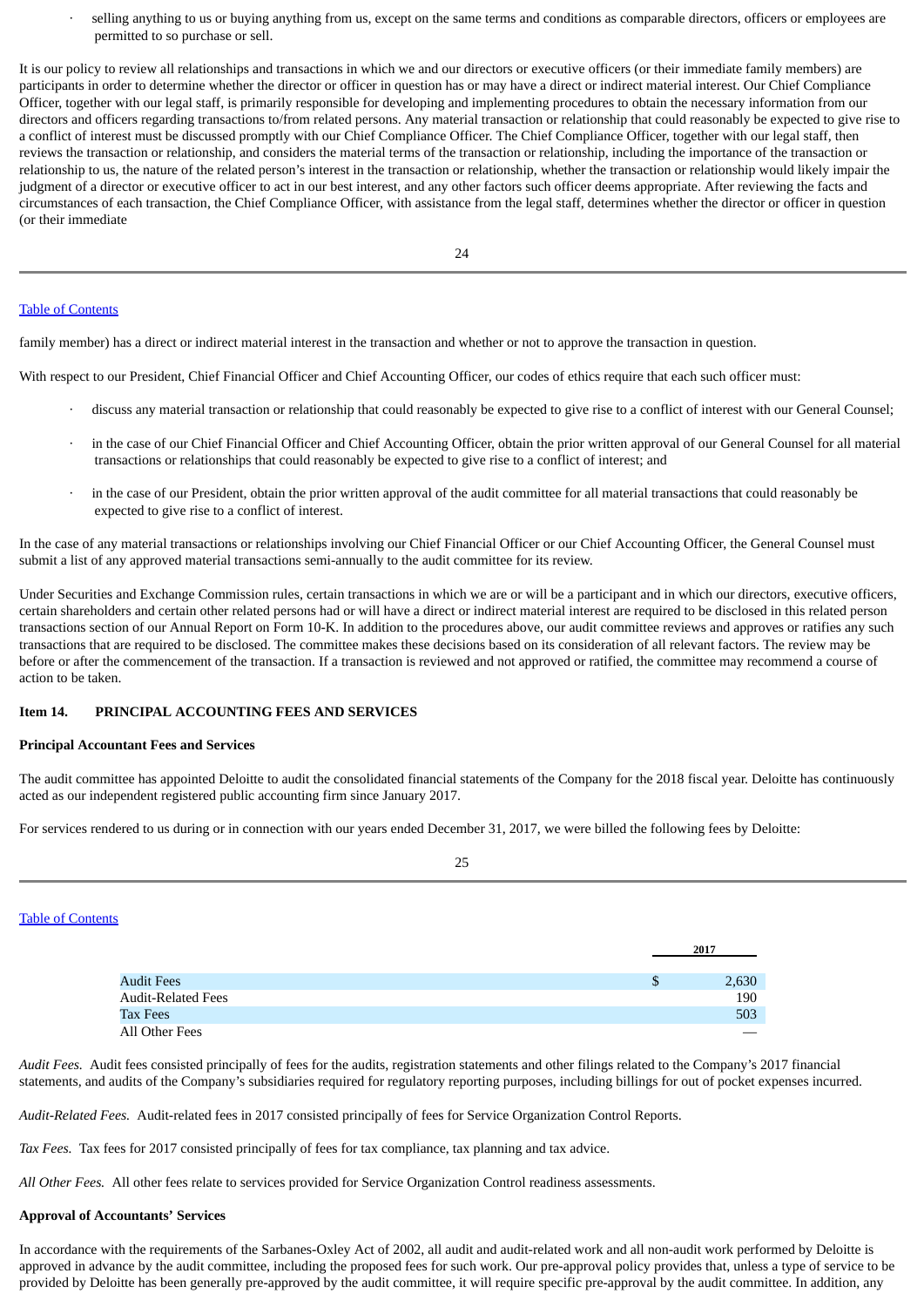proposed services exceeding pre-approved maximum fee amounts also require pre-approval by the audit committee. Our pre-approval policy provides that specific pre-approval authority is delegated to our audit committee chairman, provided that the estimated fee for the proposed service does not exceed a preapproved maximum amount set by the committee. Our audit committee chairman must report any pre-approval decisions to the audit committee at its next scheduled meeting.

#### **PART IV**

## <span id="page-19-0"></span>**Item 15. EXHIBITS**

- 2.1 [Reorganization](http://www.sec.gov/Archives/edgar/data/1704720/000110465917069548/a17-27151_1ex2d1.htm) Agreement, dated as of November 17, 2017, between Cannae Holdings, Inc. and Fidelity National Financial, Inc. (filed as Exhibit 2.1 to the Company's Current Report on Form 8-K, filed November 20, 2017)
- 3.1 Restated Certificate of [Incorporation](http://www.sec.gov/Archives/edgar/data/1704720/000110465917069548/a17-27151_1ex3d1.htm) of Cannae Holdings, Inc. (filed as Exhibit 3.1 to the Company's Current Report on Form 8-K, filed November 20, 2017)
- 3.2 Restated Bylaws of Cannae Holdings, Inc. (filed as Exhibit 3.2 to the [Company's](http://www.sec.gov/Archives/edgar/data/1704720/000110465917069548/a17-27151_1ex3d2.htm) Current Report on Form 8-K, filed November 20, 2017)
- 10.1 Revolver Note, dated as of November 17, 2017, by and between Cannae Holdings, Inc. and Fidelity National Financial, Inc. (filed as Exhibit 10.1 to the [Company's](http://www.sec.gov/Archives/edgar/data/1704720/000110465917069548/a17-27151_1ex10d1.htm) Current Report on Form 8-K, filed November 20, 2017)
- 10.2 Tax Matters [Agreement,](http://www.sec.gov/Archives/edgar/data/1704720/000110465917069548/a17-27151_1ex10d2.htm) dated as of November 17, 2017, by and between Cannae Holdings, Inc. and Fidelity National Financial, Inc. (filed as Exhibit 10.2 to the Company's Current Report on Form 8-K, filed November 20, 2017)

| a. | I<br>×<br>×<br>٧ |
|----|------------------|
|    |                  |

## Table of [Contents](#page-1-0)

- 10.3 Corporate Services [Agreement,](http://www.sec.gov/Archives/edgar/data/1704720/000110465917069548/a17-27151_1ex10d3.htm) dated as of November 17, 2017, by and between Cannae Holdings, Inc. and Fidelity National Financial, Inc. (filed as Exhibit 10.3 to the Company's Current Report on Form 8-K, filed November 20, 2017)
- 10.4 Voting [Agreement,](http://www.sec.gov/Archives/edgar/data/1704720/000110465917069548/a17-27151_1ex10d4.htm) dated as of November 17, 2017, by and between Cannae Holdings, Inc. and Fidelity National Financial, Inc. (filed as Exhibit 10.4 to the Company's Current Report on Form 8-K, filed November 20, 2017)
- 10.5 [Registration](http://www.sec.gov/Archives/edgar/data/1704720/000110465917069548/a17-27151_1ex10d5.htm) Rights Agreement, dated as of November 17, 2017, by and between Cannae Holdings, Inc. and Chicago Title Insurance Company. (filed as Exhibit 10.5 to the Company's Current Report on Form 8-K, filed November 20, 2017)
- 10.6 [Registration](http://www.sec.gov/Archives/edgar/data/1704720/000110465917069548/a17-27151_1ex10d6.htm) Rights Agreement, dated as of November 17, 2017, by and between Cannae Holdings, Inc. and Fidelity National Title Insurance Company (filed as Exhibit 10.6 to the Company's Current Report on Form 8-K, filed November 20, 2017)
- 10.7 Registration Rights Agreement, dated as of November 17, 2017, by and between Cannae Holdings, Inc. and [Commonwealth](http://www.sec.gov/Archives/edgar/data/1704720/000110465917069548/a17-27151_1ex10d7.htm) Land Title Insurance Company (filed as Exhibit 10.7 to the Company's Current Report on Form 8-K, filed November 20, 2017)
- 10.8 First Amendment to Credit Agreement, dated as of February 24, 2017, by and among ABRH, LLC, a Delaware limited liability company, and Fidelity Holdings, LLC, as the borrowers, and Wells Fargo Bank, N.A. as [administrative](http://www.sec.gov/Archives/edgar/data/1331875/000133187517000034/ex101abrhfirstamendment.htm) agent (incorporated by reference to Exhibit 10.1 to FNF's Current Report on Form 8-K (File No. 001-32630), filed with the SEC on March 2, 2017).
- 10.9 Master Assignment and [Assumption,](http://www.sec.gov/Archives/edgar/data/1704720/000170472018000022/exhibit109-masterassignmen.htm) dated as of March 13, 2018, by and between Cannae Holdings, LLC as the assignee, Wells Fargo Bank, N.A. as assignor, and other assignors party thereto (2)
- 10.10 Agency Succession [Agreement,](http://www.sec.gov/Archives/edgar/data/1704720/000170472018000022/exhibit1010-agencysuccessi.htm) dated as of March 13, 2018, by and between Cannae Holdings, LLC and Wells Fargo Bank, N.A. (2)
- 10.11 Form of Notice of Restricted Stock Grant and Restricted Stock Award Agreement under Cannae Holdings, Inc. 2017 Omnibus Incentive Plan [\(time-based](http://www.sec.gov/Archives/edgar/data/1704720/000170472018000022/exhibit1011formofcnnersgra.htm) vesting) for November 2017 Awards (1)(2)
- 10.12 Second Amendment to Credit Agreement, dated as of March 15, 2018, by and among ABRH, LLC, a Delaware limited liability company, and Fidelity Holdings, LLC, as the borrowers, and Cannae Holdings, LLC as [administrative](http://www.sec.gov/Archives/edgar/data/1704720/000170472018000022/exhibit1012-secondamendmen.htm) agent (2)
- 21.1 List of [Subsidiaries](http://www.sec.gov/Archives/edgar/data/1704720/000170472018000022/exhibit21120162.htm) (2)
- 23.1 [Consent](http://www.sec.gov/Archives/edgar/data/1704720/000170472018000022/exhibit23120162.htm) of Deloitte & Touche LLP. (2)
- 23.2 Consent of KPMG LLP with respect to reports related to Fidelity National Financial Ventures [Operations.](http://www.sec.gov/Archives/edgar/data/1704720/000170472018000022/exhibit232cnne.htm) (2)
- 23.3 Consent of KPMG LLP with respect to reports related to [Ceridian](http://www.sec.gov/Archives/edgar/data/1704720/000170472018000022/exhibit233cnne.htm) Holding LLC. (2)
- 31.1 Certification of Chief Executive Officer pursuant to Section 302 of the [Sarbanes-Oxley](http://www.sec.gov/Archives/edgar/data/1704720/000170472018000022/exhibit31120162.htm) Act of 2002. (2)
- 31.2 Certification of Chief Financial Officer pursuant to Section 302 of the [Sarbanes-Oxley](http://www.sec.gov/Archives/edgar/data/1704720/000170472018000022/exhibit31220162.htm) Act of 2002. (2)
- 31.3 Certification of Chief Executive Officer pursuant to Section 302 of the [Sarbanes-Oxley](#page-20-0) Act of 2002.
- 31.4 Certification of Chief Financial Officer pursuant to Section 302 of the [Sarbanes-Oxley](#page-21-0) Act of 2002.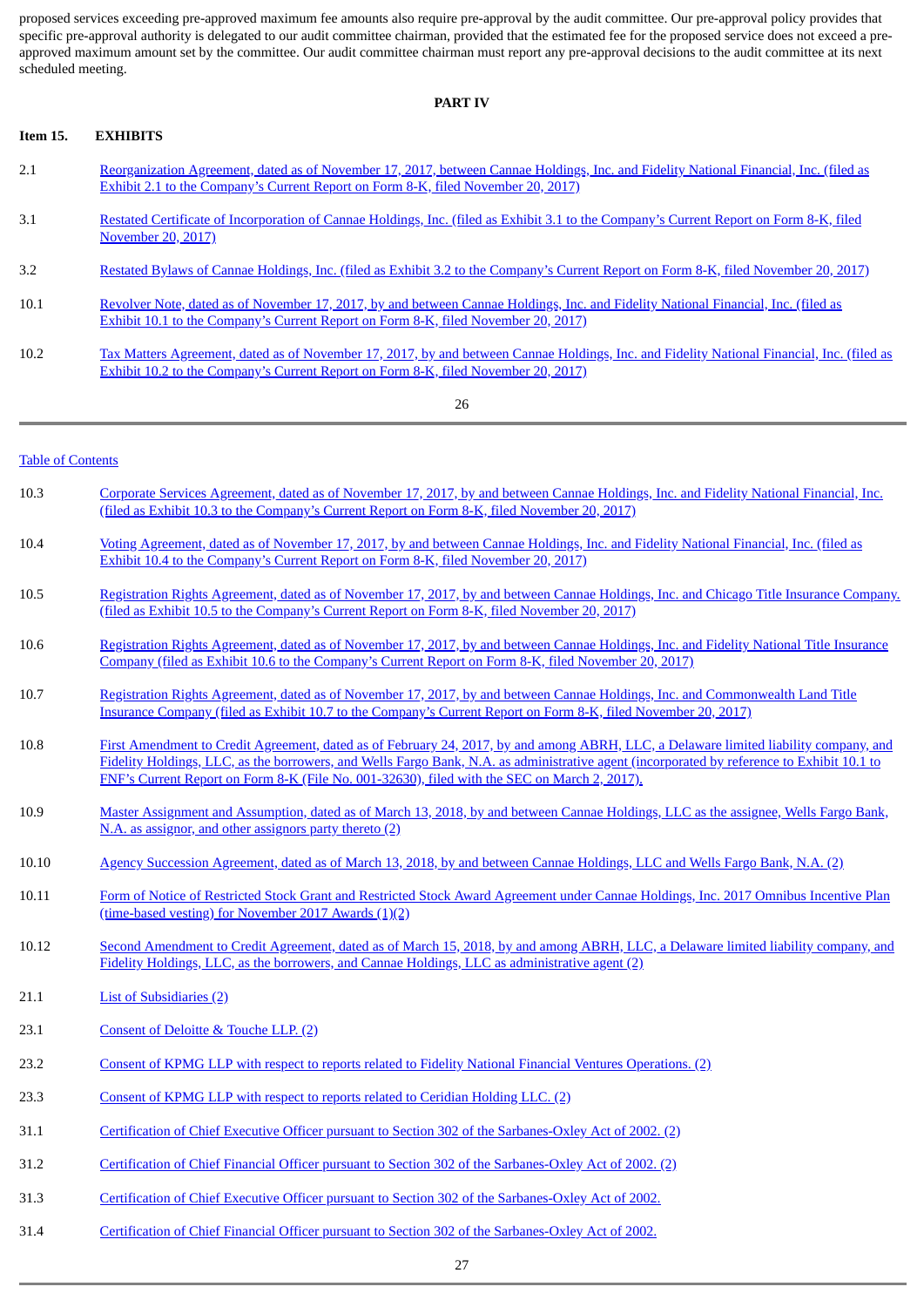Table of [Contents](#page-1-0)

- 32.1 Certification by Chief Executive Officer of Periodic Financial Reports pursuant to Section 906 of the [Sarbanes-Oxley](http://www.sec.gov/Archives/edgar/data/1704720/000170472018000022/exhibit32120162.htm) Act of 2002, 18 U.S.C. Section 1350 (2)
- 32.2 Certification by Chief Financial Officer of Periodic Financial Reports pursuant to Section 906 of the [Sarbanes-Oxley](http://www.sec.gov/Archives/edgar/data/1704720/000170472018000022/exhibit32220162.htm) Act of 2002, 18 U.S.C. Section 1350. (2)
- 99.1 Audited Financial [Statements](http://www.sec.gov/Archives/edgar/data/1704720/000170472018000022/exhibit991ceridianholdingl.htm) of Ceridian Holding LLC as of and for the year ended December 31, 2017 (2)
- 101 The following materials from Cannae Holdings, Inc.'s Annual Report on Form 10-K for the year ended December 31, 2017, formatted in Extensible Business Reporting Language (XBRL): (i) the Consolidated and Combined Balance Sheets, (ii) the Consolidated and Combined Statements of Operations, (iii) the Consolidated and Combined Statements of Comprehensive Earnings (Loss), (iv) the Consolidated and Combined Statements of Stockholders' Equity, (v) the Consolidated and Combined Statements of Cash Flows, and (vi) the Notes to Consolidated and Combined Financial Statements. (2)

(2) Previously filed or furnished, as applicable, as an exhibit to the Company's Annual Report on Form 10-K for the fiscal year ended December 31, 2017.

28

Table of [Contents](#page-1-0)

## **SIGNATURES**

Pursuant to the requirements of Section 13 or 15(d) of the Securities Exchange Act of 1934, the Registrant has duly caused this report to be signed on its behalf by the undersigned, thereunto duly authorized.

Cannae Holdings, Inc.

By: /s/ Brent B. Bickett

<span id="page-20-0"></span>Brent B. Bickett President (Principal Executive Officer)

Date: April 30, 2018

<sup>(1)</sup> A management or compensatory plan or arrangement required to be filed as an exhibit to this report pursuant to Item 15(c) of Form 10-K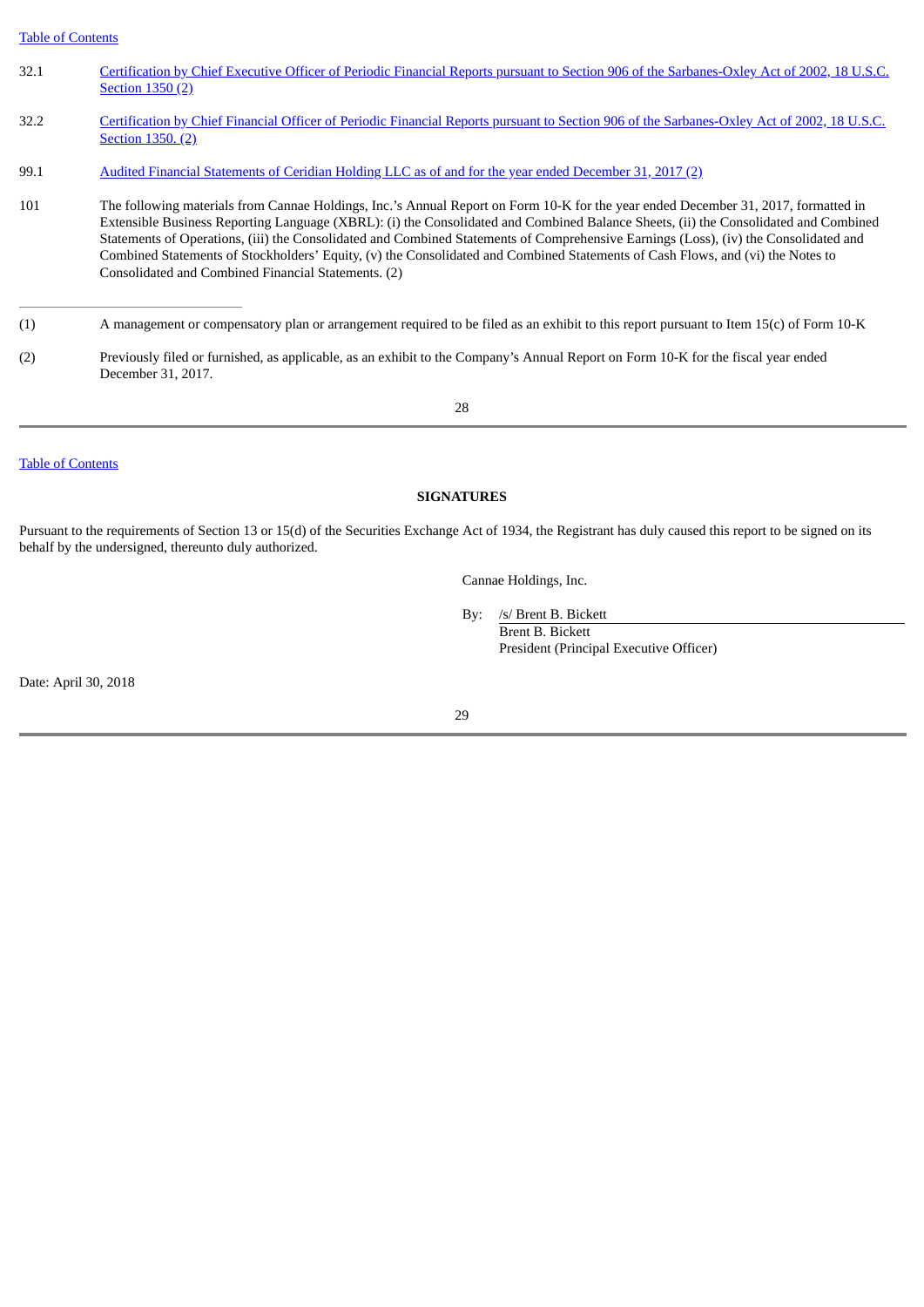## <span id="page-21-0"></span>**CERTIFICATIONS**

I, Brent B. Bickett, certify that:

1. I have reviewed this annual report on Form 10-K/A of Cannae Holdings, Inc.; and

2. Based on my knowledge, this report does not contain any untrue statement of a material fact or omit to state a material fact necessary to make the statements made, in light of the circumstances under which such statements were made, not misleading with respect to the period covered by this report.

Date: April 30, 2018

By: /s/ Brent B. Bickett Brent B. Bickett President